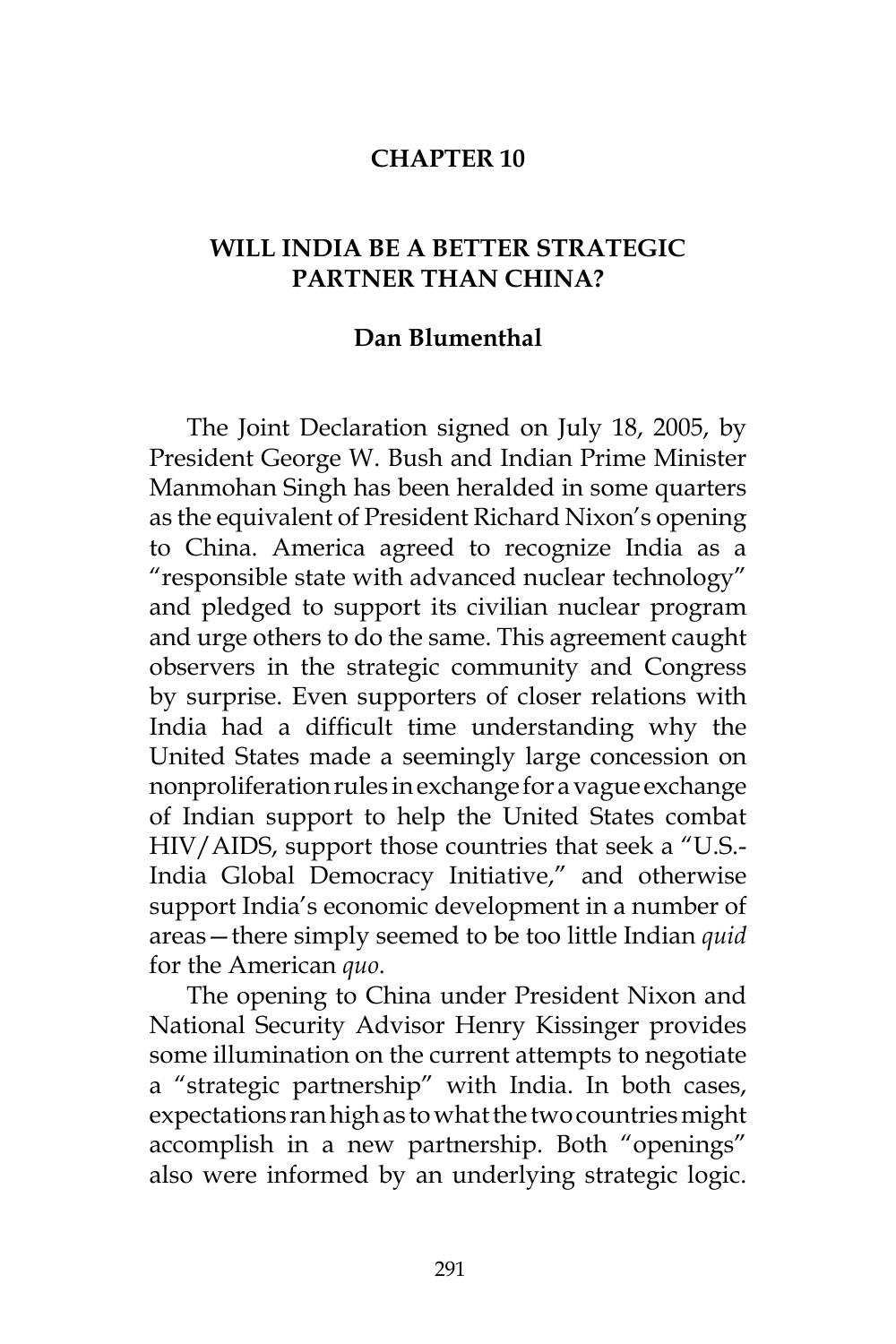In the case of China, Nixon and Kissinger hoped to accomplish a strategic triangulation—an improvement of relations with both the Soviets and the Chinese at a time when the two were at the height of hostility. In so doing, the American government would create more options for itself in its great power game with Moscow. In addition, Nixon and Kissinger strongly believed that China could help ease America's exit from the Vietnam War, and even enlisted Beijing's help in brokering a political deal in Vietnam.

But the relationship did not turn out as planned by its creators. China is prospering and no longer a Maoist state that is a declared enemy of the United States. However, American policymakers increasingly are concerned that a rich, strong, yet still authoritarian China increasingly will pose security challenges to Washington. Indeed, though it always uses diplomatic and coded language, Washington now views China as a long-term strategic competitor. The U.S. *National Security Strategy* talks of "hedging" against China, the 2006 *Quadrennial Defense Review* names China as the only country that competes militarily with the United States and points at ways that Washington will try to maintain its strategic supremacy.<sup>1</sup> America's China policy since the end of the Cold War has been to help Beijing become richer and stronger, hoping that it would become democratic, and its rise would be peaceful. Washington premised its economic and technology policy on this belief. Now, uncertain about China's strategic intentions, America fears it may have helped create a strategic competitor.

Today, as Washington changes its India policy, it finds itself confronting a host of geopolitical challenges. On the one hand, it is engaged in a long global counterinsurgency against radical Islamic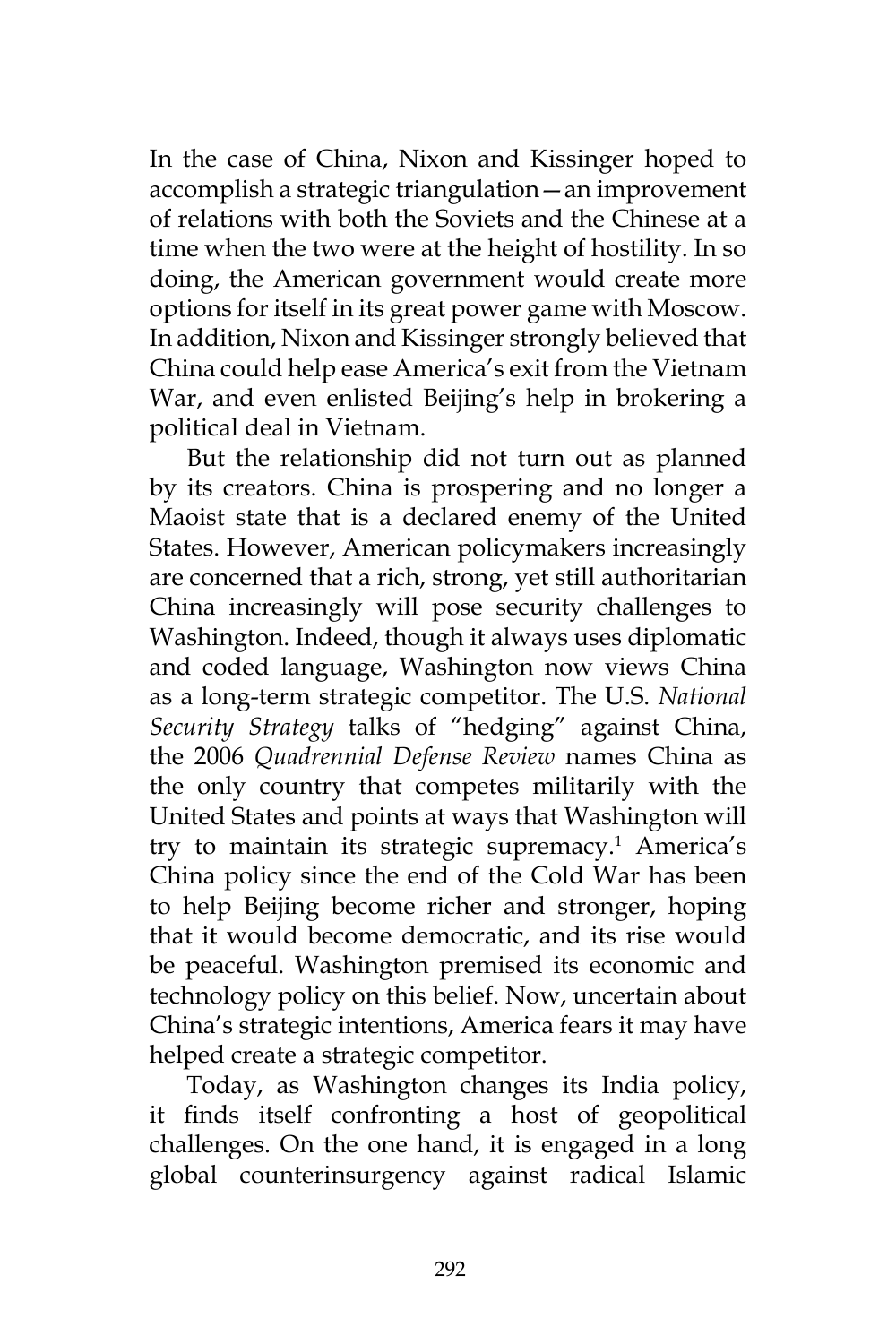terrorists. On the other, a rising China will pose a longterm challenge so long as it defines its core interests as incompatible with those of America. In both cases, America must enlist allies to secure its interests and sustain the U.S.-led world order that has been the basis of global economic development and relative peace for over 60 years. And in both cases, American strategists believe that the ultimate solution lies in the eventual democratization of the regions and countries that pose these overriding threats.

India may prove a partner in confronting both of these challenges. First, as a liberal democratic country, Delhi accepts the notion that the more democracy spreads, the safer Indians will be. Second, India has been one of the foremost targets of jihadi terrorist attacks and shares an interest with Washington in bringing them to an end. Third, China has been a historic rival to India, and China's growing power is viewed in Delhi with much apprehension. India shares an interest with Washington in maintaining a balance of power in Asia that ensures that China will not predominate.

However, India is a rising power with its own aspirations. Though it likely will not challenge U.S. hegemony in Asia in the short term, neither will it necessarily accept a hegemonic America in perpetuity. The fact that India is a liberal democracy will help the two countries develop necessary accommodations with less suspicion and tension than characterize the Sino-American relationship. But India's path to power will be a long and bumpy one as it works out its place in the region and the world. The legacy of a "nonaligned" foreign policy and fiercely independent strategic culture will make the prospects for strategic partnership more difficult.

India's desire to maintain good relations with problematic countries along its periphery, including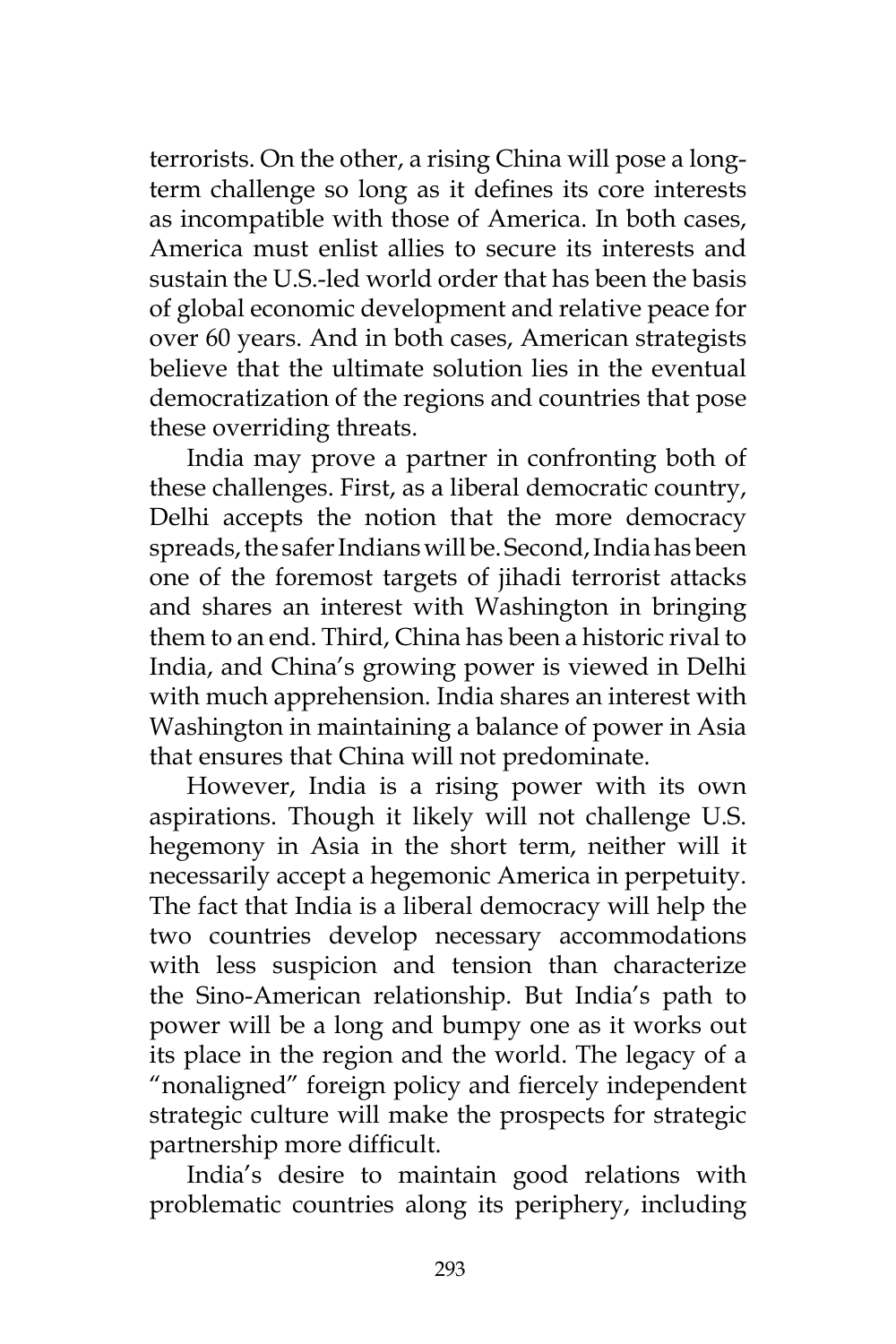Iran, should worry American policymakers. Though the Indo-American relationship has more potential than the Sino-American one, Beijing and Washington had an agreed-upon threat to focus their efforts. In contrast, Washington's biggest threat today is jihadi terrorism and the proliferation of weapons of mass destruction (WMD); Iran plays a big part in both. But India does not view Tehran as a threat. In addition, Delhi sees much of its strategic environment through the lense of its tension with Pakistan, while Islamabad is a necessary American partner in the war on terror. India will continue to modulate its nuclear policy in accordance with its competition with Pakistan and Pakistan's primary nuclear backer in Beijing. This, too, is cause for caution, as the nuclear equation in Asia is changing fast and is difficult to control.

The most persuasive argument for a new kind of relationship with India is not that today the two countries can cooperate as full partners the way Washington does with Australia, the United Kingdom, and increasingly with Japan. Rather, it is that India's power is rising, and that rise will change the geopolitical landscape profoundly. Because of India's *potential* to play a productive role internationally, America has a strong interest in assisting and influencing that rise.

It is with this strategic logic in mind that this chapter turns to the comparison between America's two big "openings" and tries to distill lessons for how to proceed with India in a fashion that will not end up harming Washington's interests. This chapter assumes that the way countries enter into negotiations governs long-term relations—expectations can be made too high or too low; governments can oversell to their publics; and decisions made on seemingly trivial matters can take on lives of their own as bureaucratic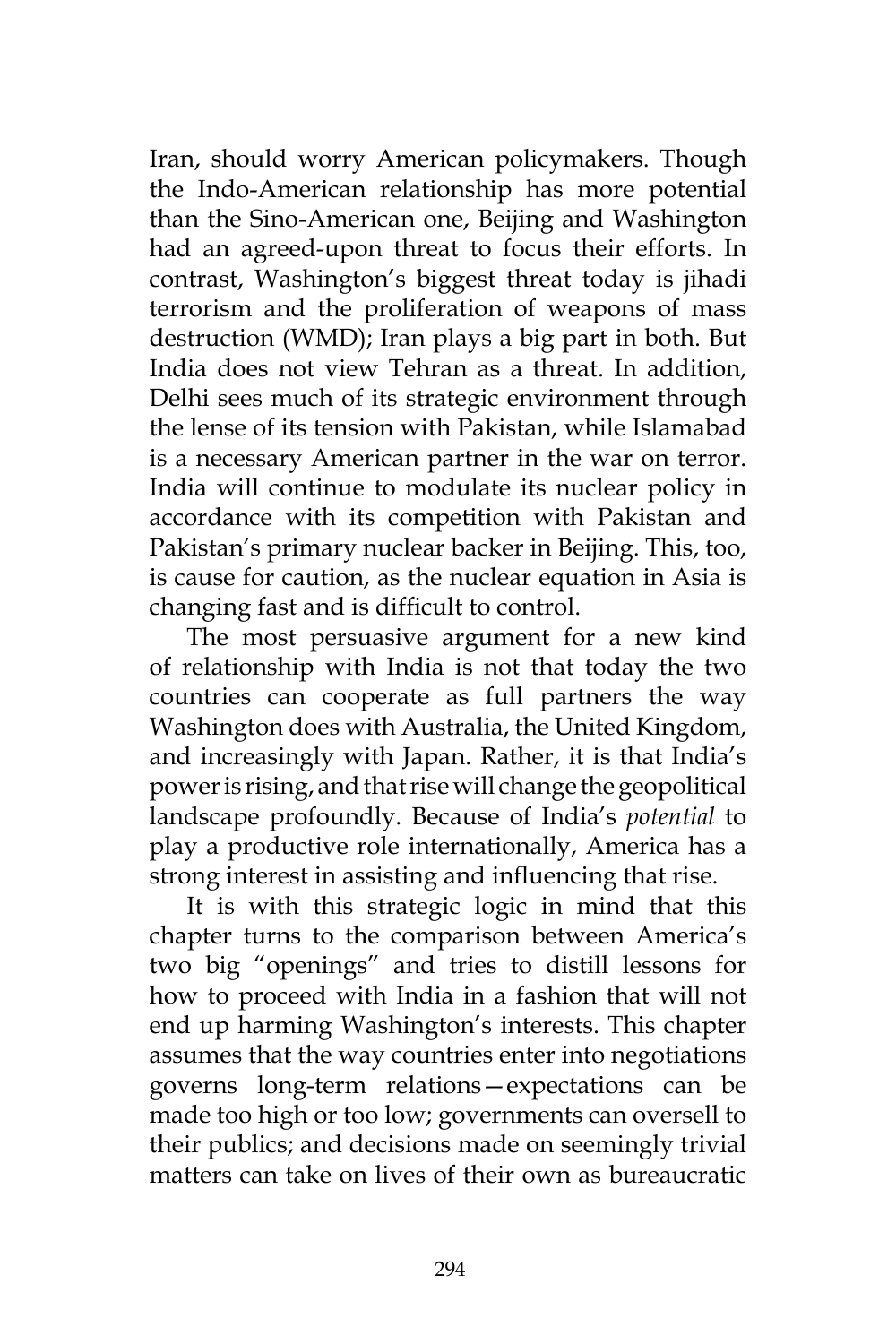constituencies form to perpetuate narrow polices that conflict with larger, evolving goals. This chapter finds that America risks misperceiving Delhi's long-term intentions, and has not sufficiently hedged against a series of risks in its new relationship with Delhi, namely, India's ongoing partnership with Iran and its approach to strategic weaponry.

#### **U.S. AND CHINA: LESSONS LEARNED?**

### **1972: The Opening.**

Before his historic trip to China, President Nixon jotted down notes that would guide his negotiation posture. In one category, he listed what America wants: "1. Indochina? 2. Communists—to restrain Chicom . . . expansion in Asia; and 3. In Future-–reduce threats of confrontation with Chinese superpower." He then listed China's goals: "1. Build up their world credentials; 2. Taiwan; and 3. Get the United States out of Asia." A third list contained "What we both want: 1) Reduce danger of confrontation; 2) A more stable Asia; 3) A restraint on the Union of Soviet Socialist Republics (USSR)."2

Nixon and Kissinger believed that America had much to gain from working toward a normalization of relations with China and hoped that an American thaw in relations with both the Soviets and the People's Republic of China (PRC) would allow Washington to play one off the other and improve its strategic position relative to both. Nixon and Kissinger's original formulation was an equal and simultaneous thaw—only later did the relationship with China take on an overt anti-Soviet cast. The United States was in an intense strategic competition with both the Soviets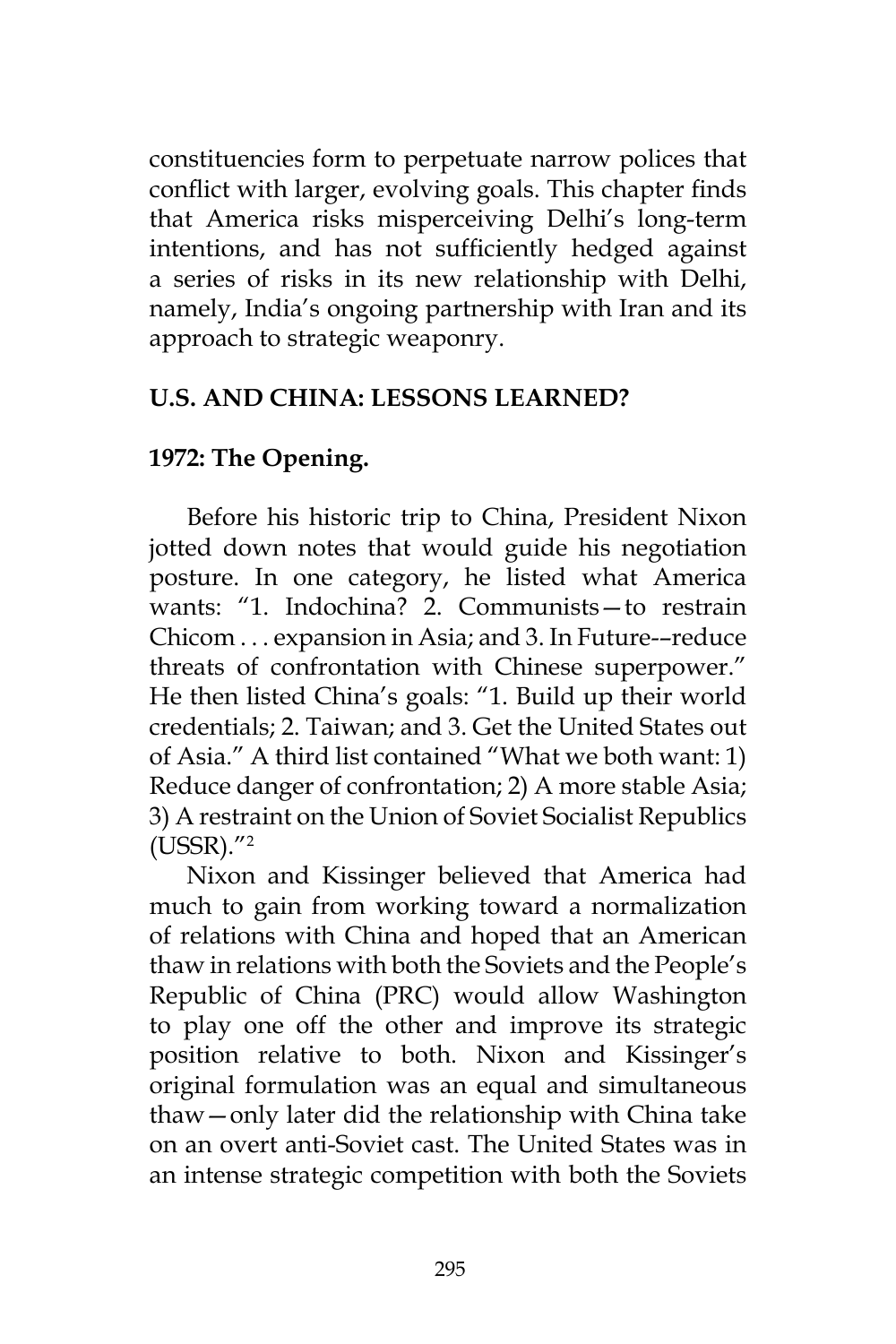and the Chinese at the same time, and many strategists viewed China as the more intense rival.<sup>3</sup>

Nixon also thought that improving relations with the Chinese could defuse the Sino-American rivalry, particularly with respect to Chinese support of Communist insurgencies in Southeast Asia. And Nixon and Kissinger thought Washington could secure Beijing's assistance in brokering a peace deal in Vietnam and thus allow the United States to exit the war "with honor."

It was clear to both men that the price for a diplomatic breakthrough would be major concessions on Taiwan, with which America had a treaty alliance and a longstanding partnership. Besides retaking Taiwan, Beijing also wanted to enhance its international status, and by 1978, as President Jimmy Carter and National Security Advisor Zbignew Brzezinski negotiated the terms of normalization, to grow its economy, modernize, and become a great power.

Nixon and Kissinger pursued the China opening against the backdrop of domestic political competition. Democratic Senator Edward Kennedy, the politician most feared by Nixon as a presidential contender, called for recognition of China at the United Nations (UN) and the drawdown of U.S. troops from Taiwan. Beijing played American politics skillfully, advantaging their diplomatic jockeying by sounding out Kennedy as well as other presidential contenders such as Ed Muskie and George McGovern about traveling to China.<sup>4</sup>

Kissinger went to China in 1972 in a climate of domestic political pressure, and highly desirous of a diplomatic coup. He thus prepared to makes concessions on Taiwan beyond what had been planned originally. At the outset of discussions, he told Premier Zhou Enlai that America would not support: 1. two Chinas, one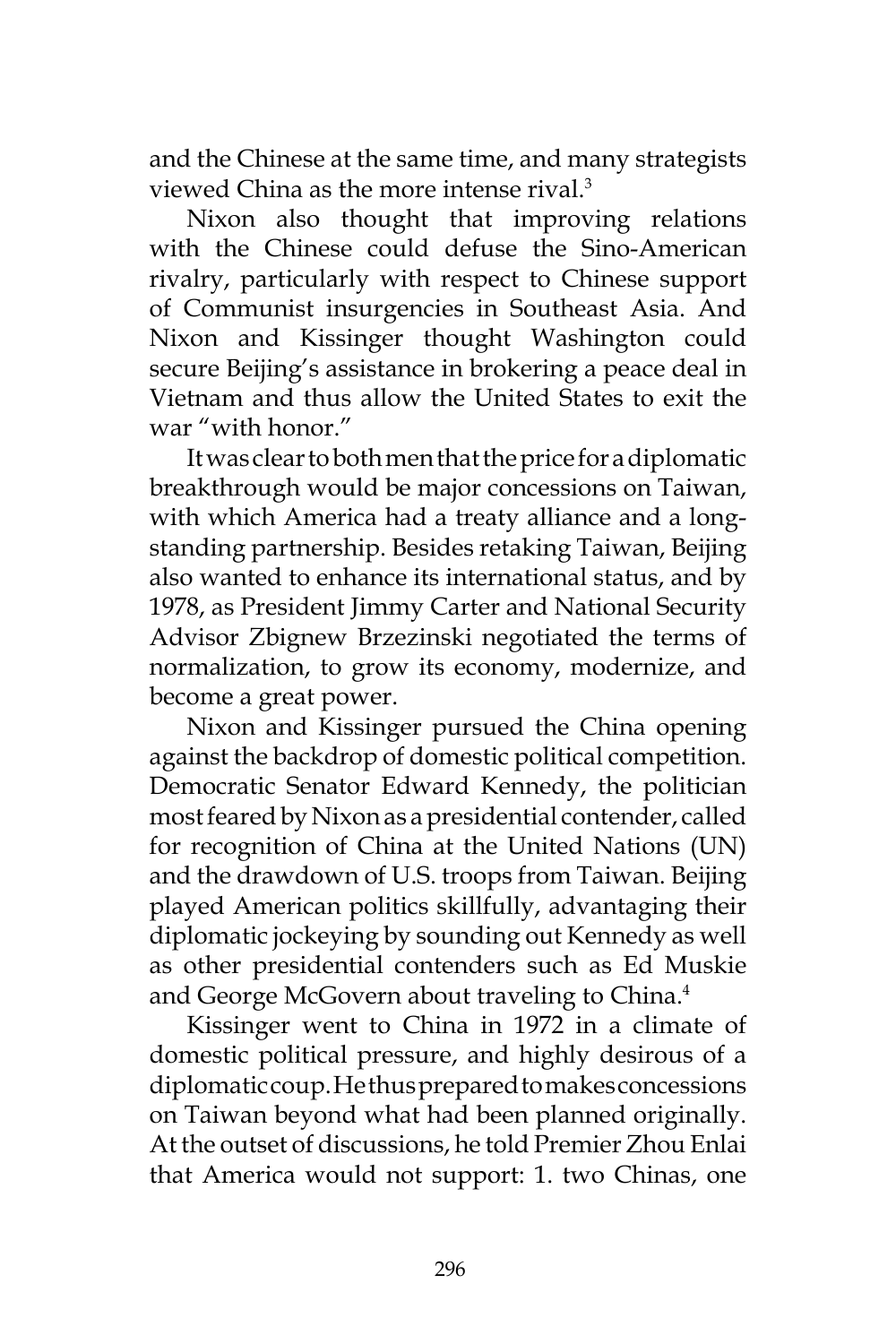Taiwan and one China; or 2. an independent Taiwan. Pocketing those concessions, Zhou indicated that the talks could proceed.<sup>5</sup>

Kissinger made another rather extraordinary concession: He told Zhou Enlai that the United States would tell China about any Soviet-American understanding that would affect Chinese interests, and share sensitive intelligence on Soviet troop deployments.6 Beijing obviously was receptive, as Soviet troops had amassed on China's borders, the two had engaged in intense border clashes throughout the late 1960s, and the Soviets were threatening to destroy China's nuclear facilities.

During Nixon's follow-up trip, he reiterated Kissinger's assurances on Taiwan, confirmed Kissinger's assurances on the Soviet Union, promised to help restrain Japan's influence over Taiwan, and agreed to collaborate with China on India—a signal that the United States and China thereafter would be two poles in the Asian power structure. Moreover, the President and his National Security Advisor established a pattern of relations with China that their successors would continue: Nixon and Kissinger made more concessions than they had intended during meetings with Chinese leaders and conducted much of their work in secrecy, fearful that a skeptical public would not support the private concessions that they were making. And, as the talks progressed, the Americans felt the need to provide the Chinese with carrots mostly in the form of important technology—to ensure that the "the process would not be derailed."7

While the opening to China was governed by a power strategic logic—especially more maneuverability for the United States in its relations with the Soviets and an end to a "two front" Cold War—the bureaucratic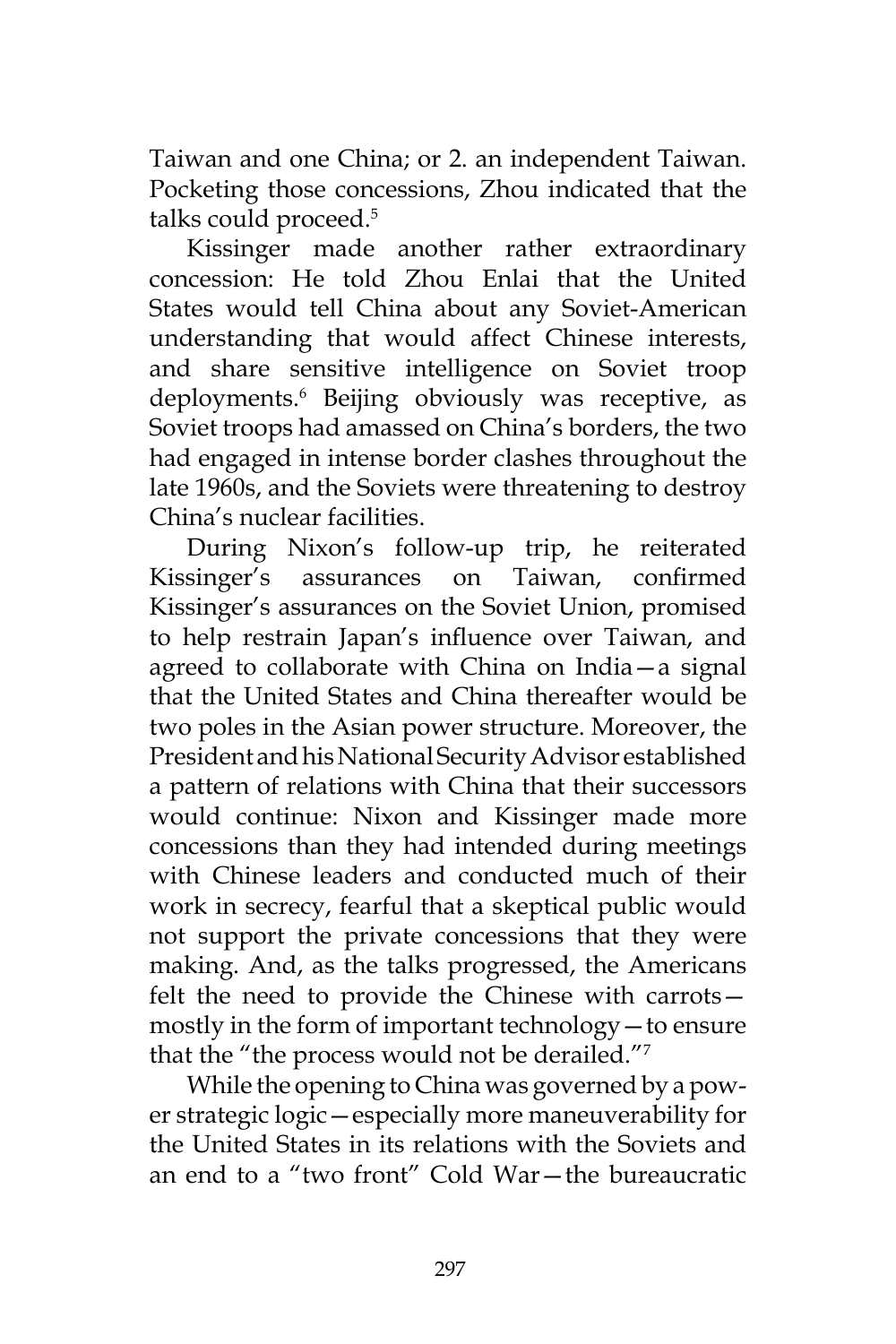and political pressures felt by the chief American protagonists resulted in less than optimal outcomes. The United States gave much more on Taiwan than they had wanted or arguably needed, changing from a promise of a drawdown of troops to a private acceptance of the Chinese position. And the Chinese, who had more to fear immediately from the Soviets than the United States, received a powerful assist against that threat. The power gap between the two was tremendous— China was still an impoverished country with a gross domestic product (GDP) per capita of \$129 and the bulk of its citizens living in poverty.<sup>8</sup> The United States was one of two superpowers with a GDP per capita of \$19,371. The reality of this power differential meant that the United States would carry China along, and Washington had to exaggerate China's importance to sell the relationship as a partnership.

# **1979: The Normalization.**

Under President Carter and Brzezinski, the new China policy took a more overtly anti-Soviet cast. Brzezinski arranged for the Chinese to purchase advanced weaponry from Western Europe and for detailed policy and intelligence briefings for the Chinese on Soviet capabilities and intentions by defense officials. Carter allowed his Department of Defense (DoD) to lay the groundwork for direct military sales and the easing of export controls on "dual use" items that would benefit the Chinese military.

During his May 1978 trip to China, Carter also accepted China's terms on Taiwan to set normalization talks in motion. There would be no official U.S. Government presence on the island. This was a far cry from Nixon's earlier formulation that the United States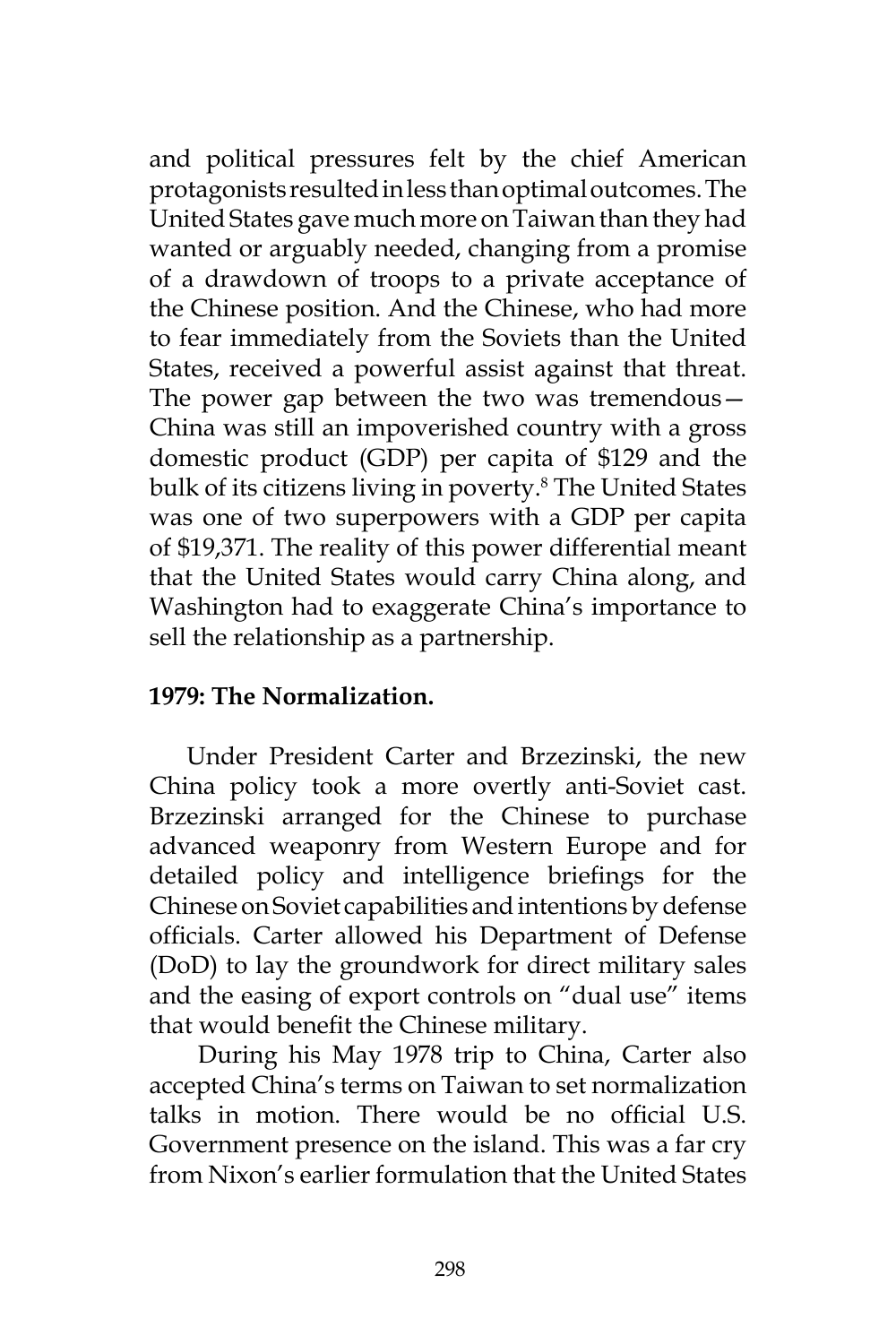simply would drawdown its forces on the island.<sup>9</sup> At Beijing's urging, Brzezinski also secured Carter's agreement to hold off on normalizing relations with Vietnam and to announce the normalization before the Strategic Arms Limitations Talks (SALT II) with the Soviets, much to the consternation of Secretary of State Cyrus Vance. Vietnam promptly signed a treaty with the Soviets, and diplomatic normalization with the United States would have to wait some 17 years.

This was a significant victory for Beijing, given that the People's Liberation Army (PLA) was planning on striking Vietnam to "teach them a lesson" for Hanoi's expulsion of ethnic Chinese and Hanoi's attack against the Chinese-backed Khmer Rouge in Cambodia. President Carter signaled that he would not disapprove of such an attack by China. Brzezinski went a step further—meeting nightly with Chinese Ambassador Chai Zemin and turning over valuable intelligence information.10

Beijing gained much from the process of normalization: concessions on Taiwan, a de facto green light to strike at historic rival Vietnam, and an upstaging of the Soviet Union before the arms limitations talks. America also opened the floodgates on technology transfers to the impoverished, technologically backward Chinese military-industrial complex. Carter offered Most Favored Nation trade status to China, but not to the Soviets. This was a departure from the Nixon-Kissinger idea that both Russia and China would receive trade benefits, the former as part of a broader détente policy. Moreover, though President Carter made human rights a centerpiece of his foreign policy, he pointedly neglected to include China in his criticism of how despotic regimes treat their people.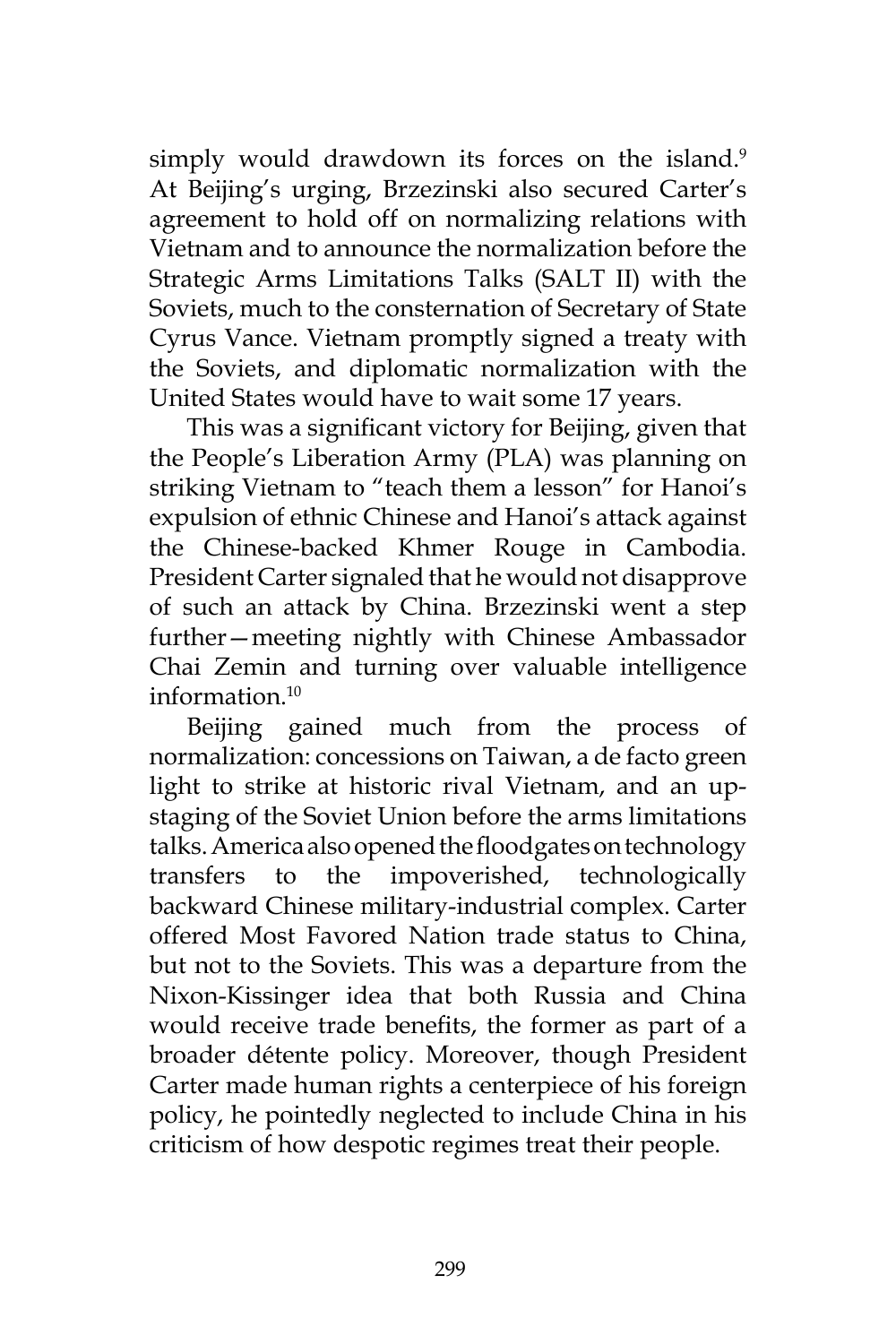## **The Reagan Era: Haig and His Critics.**

The Ronald Reagan administration continued along the path set forth by its predecessors. Secretary of State Alexander Haig, who had been a key Kissinger deputy during the 1972 opening, particularly was enthusiastic about advancing what he saw as a strategic partnership between the two countries. He pushed for direct military sales to China and an end to arms sales with Taiwan, winning administration approval for the former. The Reagan administration loosened hightechnology restrictions to allow U.S companies to treat China the same for export purposes as friendly but not allied countries in Africa, Europe, and Asia. By 1985, "dual use" licensed exports to China were valued at \$5 billion. High level military exchanges also picked up as in 1985 Chairman of the Joint Chiefs of Staff General John Vessey became the highest ranking military officer to set foot in Mainland China since 1949.

President Reagan also authorized direct Foreign Military Sales to China which eased the way for direct commercial transactions. China bought S-70C helicopters, artillery locating radar, torpedoes and, most notably entered into an agreement with the Americans to upgrade its F-8 fighter jet, known as the Peace Pearl program. The Reagan administration also negotiated a civilian nuclear cooperation agreement and authorized the sale and transfer of U.S.-designed satellites for launch on Chinese rockets which indirectly bolstered China's missile and military nuclear propulsion programs. In both the military and commercial arenas, Beijing was like a starving kid finally at his first meal, purchasing the most sophisticated technology that it could get its hands on. A modulated diplomatic relationship had morphed into a strategic and military partnership.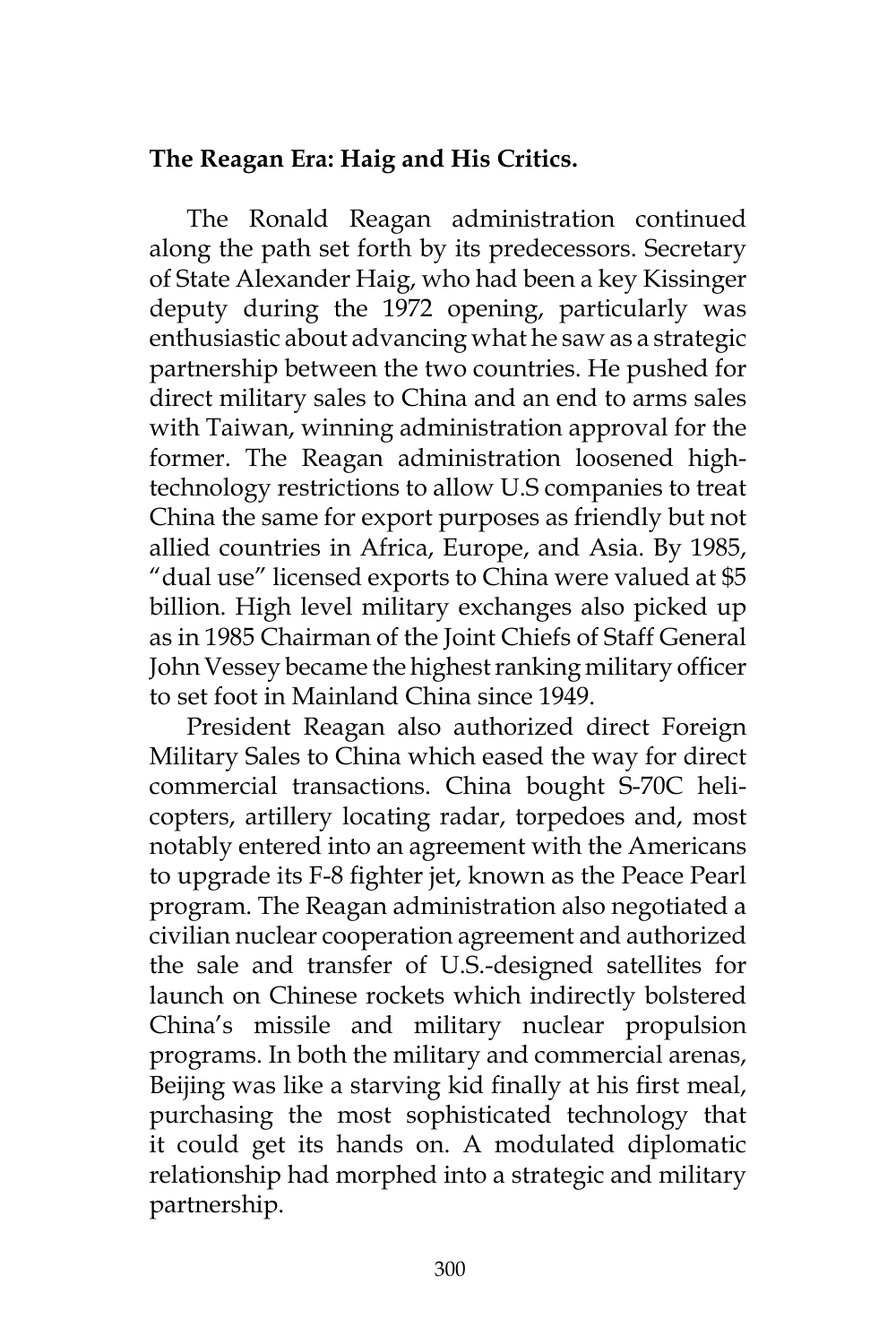There were some dissenters concerning the "strategic partnership" approach to China both in and out of government. Strategists like Edward Luttwak, China specialists such as Doak Barnett, and Defense technocrats such as William Perry all sounded a note of caution. Luttwak asked: "Is it our true purpose to promote the rise of the People's Republic to Superpower status? Should we become the artificers of a great power which our grandchildren may have to contend with?"11

The Reagan adminstration had some powerful dissenters as well in Secretary of State George Shultz and his Assistant Secretary of State for East Asian Affairs Paul Wolfowitz. Shultz agreed with Wolfowitz's assessment that China's importance had been exaggerated to the detriment of U.S. strategy. China, he wrote, thus far constantly had created obstacles— Taiwan, technology transfer—which America had to overcome just to maintain a good relationship.12 Shultz rebalanced America's Asia policy, emphasizing Japan as the key to the U.S. position.

## **The Bush-Clinton Years: From Accommodation to Accommodation.**

While the Chinese may have contributed to the downfall of the Soviet Union,<sup>13</sup> once the common enemy was gone, the relationship lost its *raison d'etre*. Problems that had been plastered over emerged with a vengeance. Americans were concerned by Chinese transfer of missile and WMD technologies to Iran and missiles to Saudi Arabia. Americans were outraged by Chinese crackdown on several democracy movements in the 1980s, culminating in the 1989 massacre of students at Tiananmen square, and by the suppression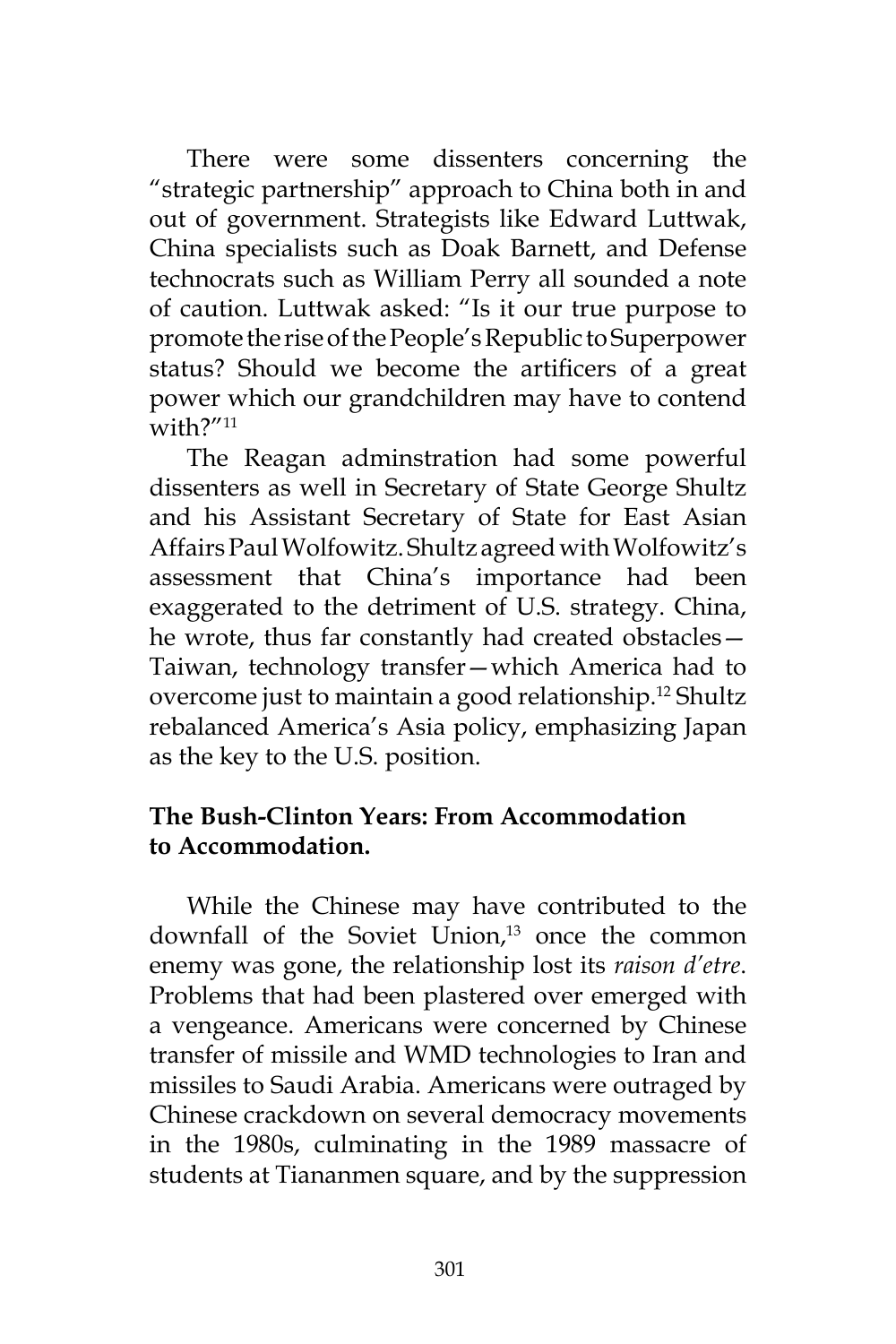of Tibetan moves for autonomy. And military and intelligence officials began to notice that the PLA was buying advanced weaponry from the former Soviet Union.

The George H. W. Bush and Bill Clinton administrations tried to find new justifications for the relationship. President Bush moved quickly to buck up the reeling Chinese Communist Party (CCP), which was isolated internationally after Tiananmen.<sup>14</sup> President Clinton settled on "comprehensive engagement" arguing that the policy inevitably would lead to a democratic and less threatening China. The policy led to looser restrictions on high-technology sales that ended up in the hands of the PLA.

By the mid-1990s, despite alleged violations by Hughes and Loral of laws prohibiting assistance to the Chinese on satellite launch technology, President Clinton approved sales of even more advanced satellites than the Reagan administration had authorized. Once the door to technology transfer had been opened, powerful constituencies in the United States refused to let it shut.<sup>15</sup> As a consequence, the U.S. military may have to one day face a Chinese military that, in part, is armed with U.S. technology. The former Martin Marietta Company, for example, provided data that helped the Chinese improve upon its DF-21 intermediate range ballistic missile (IRBM).16

# **Lessons Learned?**

The history of America's opening to and normalization with China is instructive as America embarks upon a similar process with India. Nixon and Kissinger began with some concrete ideas about why such a move was necessary. As administrations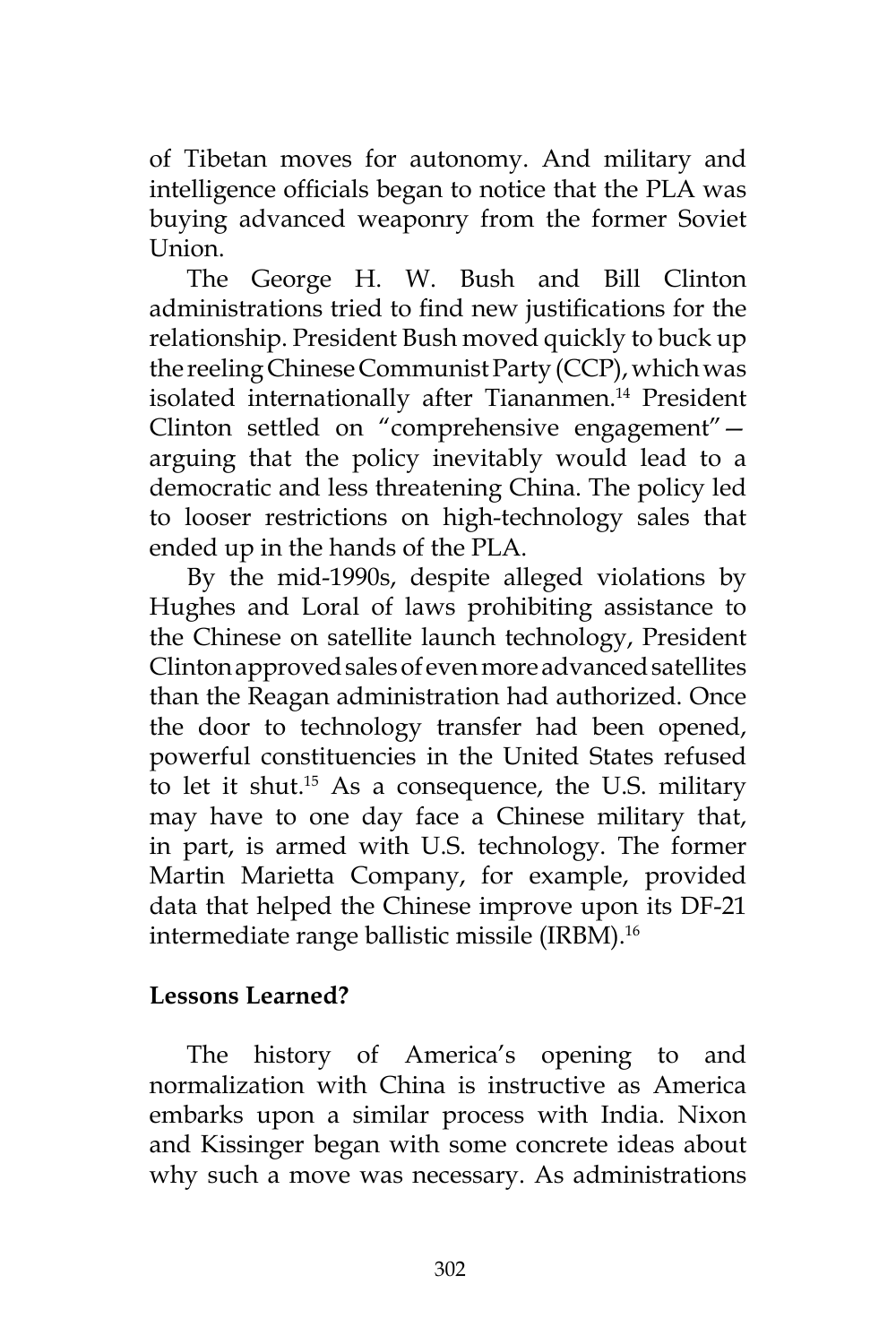changed, those ideas morphed into a very different position. The benefits to China were clear, it was relieved of severe pressure from its clashes with the Soviets, secured agreement to derecognize and begin to isolate Taiwan, received a green light to attack Vietnam, and perhaps most importantly, entered into a trading relationship with America on favorable terms and got its hands on critical high technology. Together with Deng Xiaoping's own reforms, the trade relationship and high-technology transfers have helped turn China into an economic powerhouse today. And, as William Perry had predicted, "it had no particular reason to be friendly to the United States."17

Nixon had written an article in *Foreign Affairs* journal before he became President that argued that America had a broad interest in bringing China into the "family of nations." There is no doubt that, in part because of America's opening, the Chinese people are better off. Economic integration with the West played a pivotal role in China's escape from being a Maoist revolutionary society. However, China is today the only country in the world that can compete militarily with the United States.<sup>18</sup> It is one thing to assist China out of poverty and isolation, quite another to transfer technologies and engage in military cooperation that enabled China's rise as a military power.

The fervor with which the opening was pursued exaggerated China's importance at the time, thereby paving the way for an anti-Soviet military and intelligence partnership, the downsides of which we are facing today. In addition, expectations were raised so high that whenever China did not "deliver," the relationship could go into a tailspin.

Perhaps of most significance, Kissinger and Nixon's willingness to accept the Chinese position on Taiwan privately eliminated options that may have paved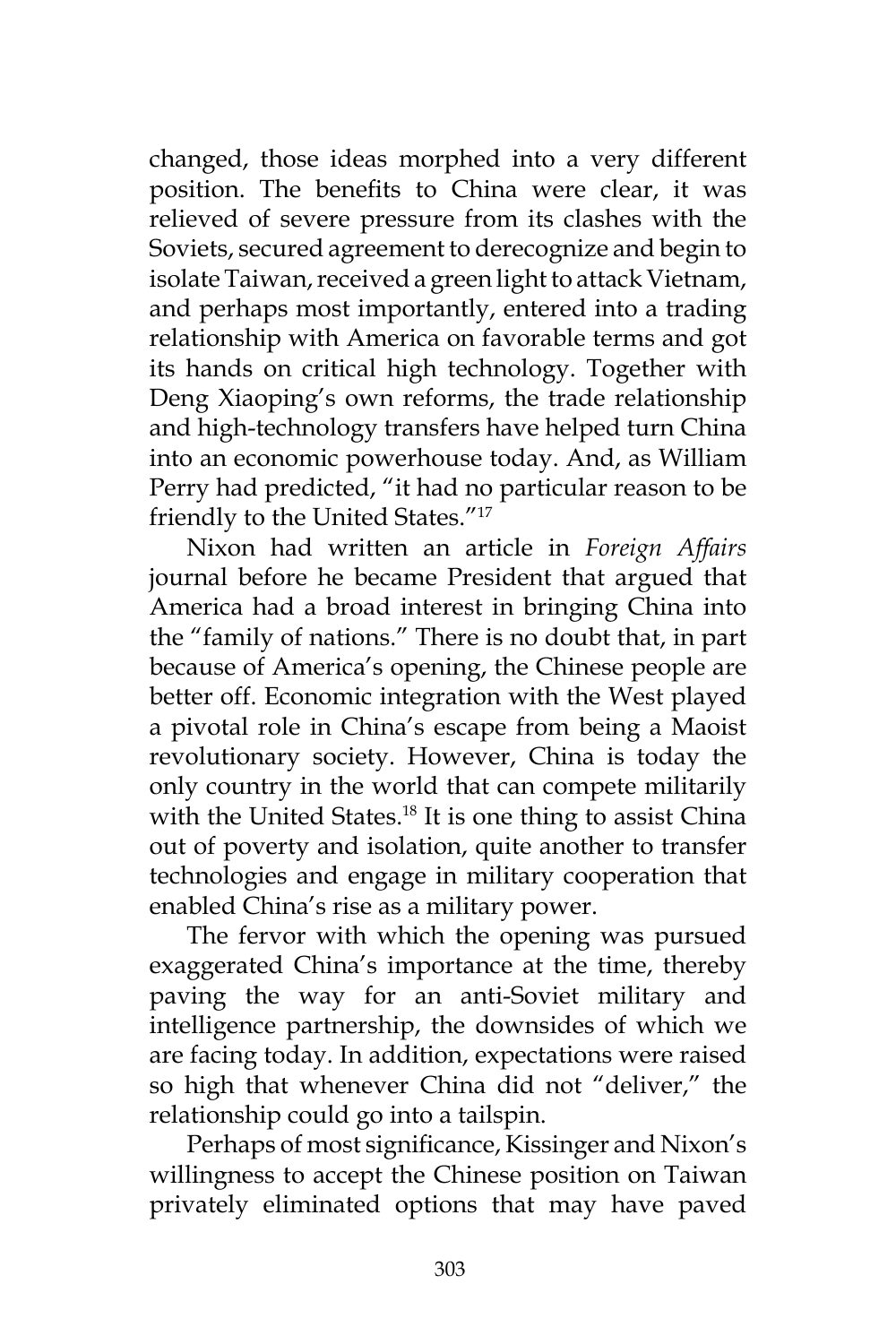the way for a more enduring resolution between the two countries. Ignoring that there existed a majority Taiwanese population who did not believe they were citizens of China has caused grave complications today. Indeed, the deliberate ambiguity and chasm between private and public assurances to the Chinese have complicated the issue seriously. The insinuation to Beijing that we would or could deliver on those assurances always was false. Today the potential for war over Taiwan is no less than it was in 1972.

As a counterfactual, what would have happened if the United States had focused the relationship on economic and political reform instead? What if America had resisted Chinese attempts to define the relationship as, in Shultz's words, a series of obstacles that the United States must remove in order to maintain a good relationship for its own sake? What if America had slowed the normalization process down and pocketed a normalization with Vietnam in the late 1970s? What if the United States had taken heed of the growing Taiwanization of the island early on, before China raised the stakes? What if, when the CCP was reeling in 1989, President Bush had pressed for real political reform? We well may have seen a different China and a relationship characterized by less suspicion and mistrust. The way the PRC and the United States did business from the beginning seemed to preclude Washington from exercising more creative options when the opportunity arose.

# **WILL INDIA BE A BETTER PARTNER THAN CHINA?**

The foregoing is meant to provide a framework of analysis as Washington and Delhi forge a "strategic partnership." India of 2006 is far from China of 1972.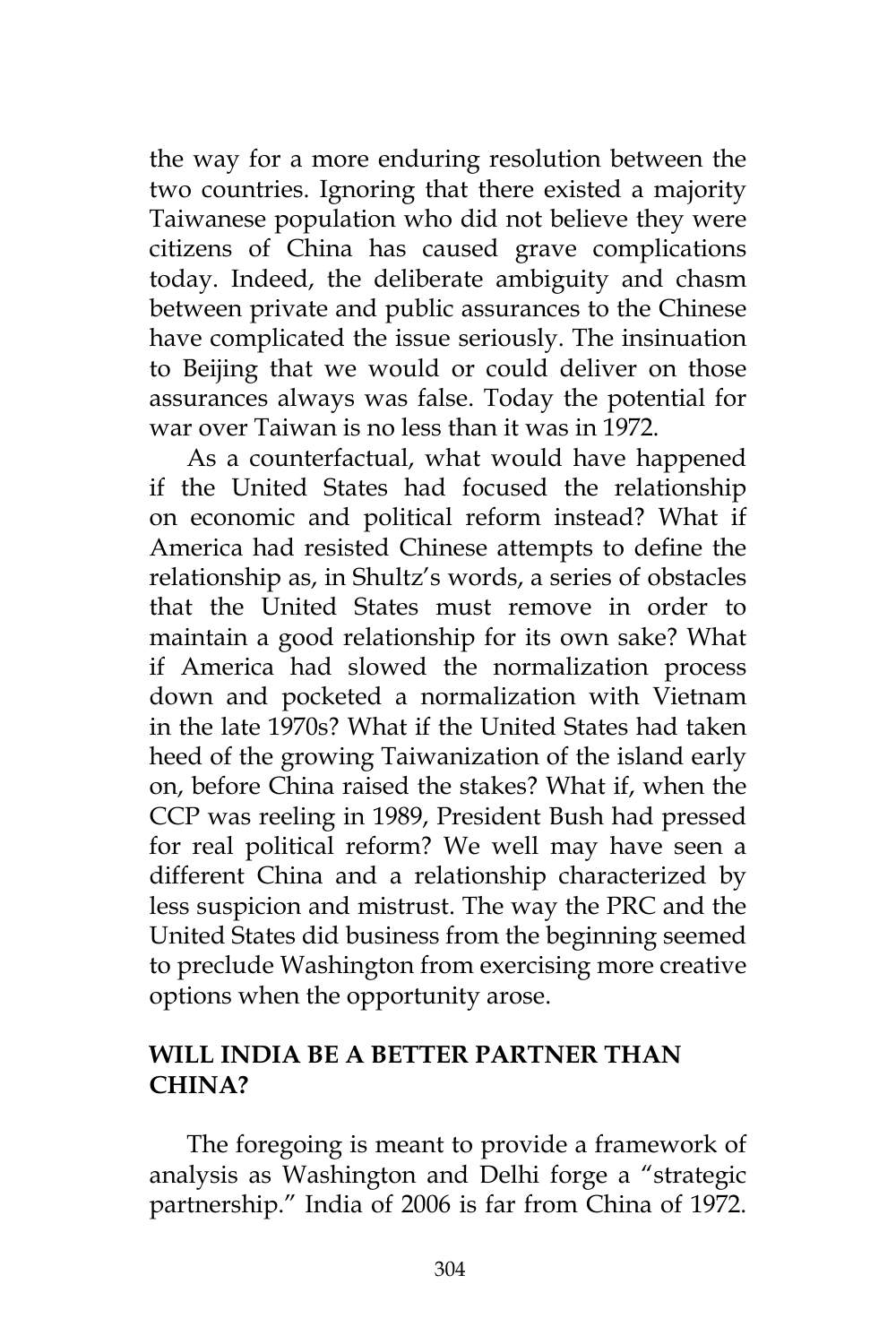India is a successful multi-ethnic democracy, respectful of the rights of citizens. Its economic growth since the early 1990s has been impressive, and when it chooses to, it plays a productive role on the international stage. The potential for U.S.-Indian strategic competition is limited.

But the relationship is being billed as a new "strategic partnership," and expectations on both sides are running high. The United States paid a relatively high cost up front for this partnership—changing its nonproliferation policy to recognize India as a nuclear weapons state despite its rejection of the Non Proliferation Treaty (NPT). Though some downplay the importance of U.S. concessions, they are costly nonetheless. The diplomacy entailed in getting China and Russia to stop proliferating to their own special friends—Pakistan and Iran—will be more complicated with a new non-NPT nuclear weapons state. And, on balance, India will emerge from the deal with more nuclear material that can be weaponized than it would have otherwise.<sup>19</sup> The nuclear deal may be the best solution to a vexing problem of squaring the Indo-American diplomatic circle, but Washington must acknowledge the risks: India will have more nuclear bomb making capacity to compete not only with China, but with Pakistan as well; and the nonproliferation regime has been damaged.

In order to evaluate whether the deal is worth the price, a number of questions must be addressed: What does the United States want out of the new partnership? What has India committed to giving thus far? What does India want? What has the United States committed to giving?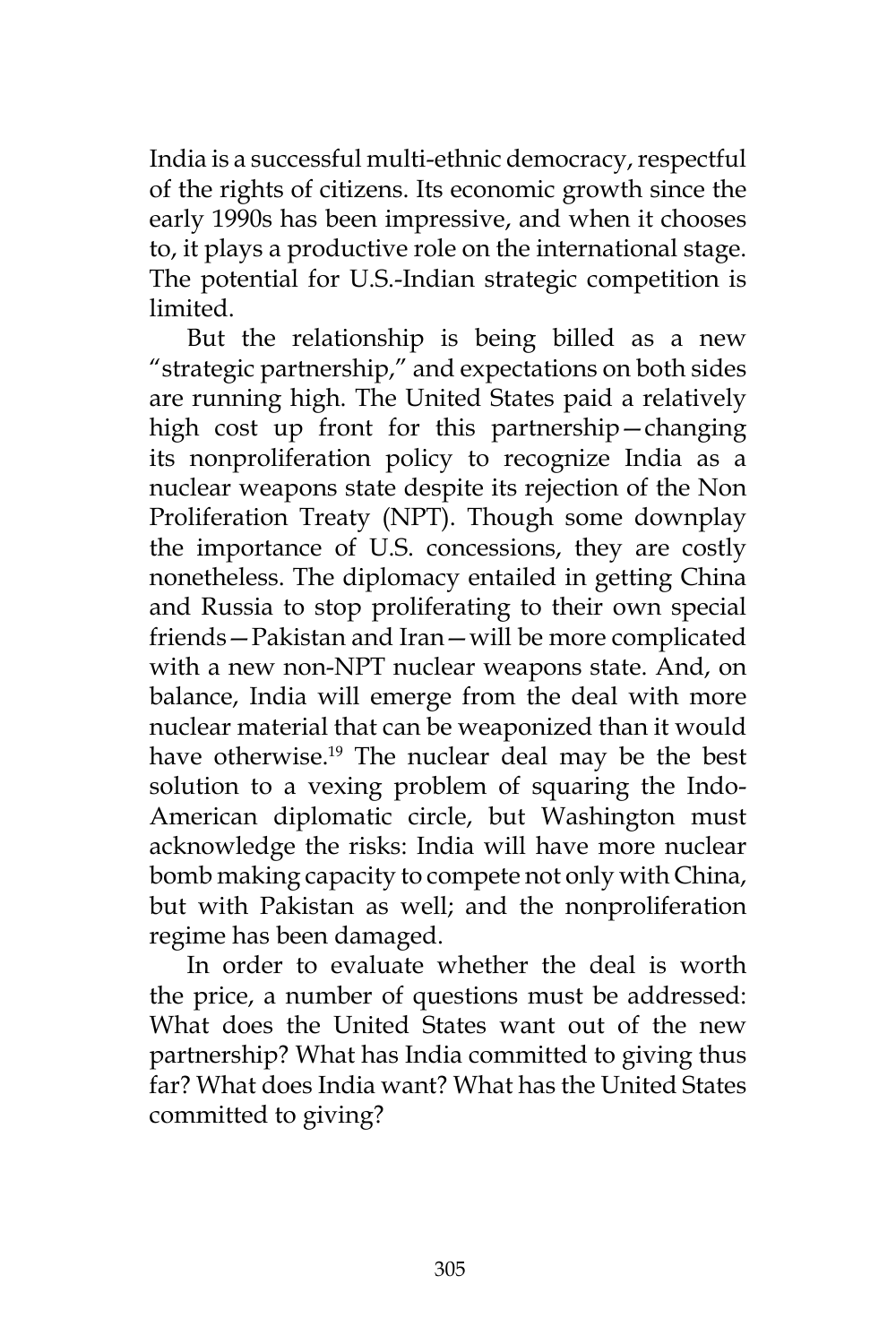### **What the United States Wants.**

The administration has articulated several rationales for the opening to India. Robert Blackwill, President Bush's first ambassador to India and a key architect of the new relationship, has laid out some hard headed rationales:

Think first of the vital interests of the United States: prosecuting the global war on terror and reducing the staying power and effectiveness of the jihadi killers; preventing the spread of weapons of mass destruction, including to terrorist groups; dealing with the rise of Chinese power; ensuring the reliable supply of energy from the Persian Gulf; and keeping the global economy on track.20

India, he argues, shares those vital interests. Official statements and speeches such as the Joint Statement between President Bush and Prime Minister Singh are less clear on what the two sides want to accomplish. In the Joint Statement, the two leaders commit to promote and strengthen democracy worldwide, and combat terrorism relentlessly. The countries also commit to a "Next Step in Strategic Partnership" initiative which provides a framework for economic cooperation; the joint promotion of democracy, energy, and environmental cooperation; continued defense cooperation; and high-technology and space cooperation.<sup>21</sup>

In each of these areas, the United States commits to providing support and assistance to India, including the modernization of India's infrastructure, agriculturaltechnical assistance, the provision of civilian nuclear energy to India, and removing Indian companies from the Department of Commerce's Entity's list in order to advance space and high technology cooperation.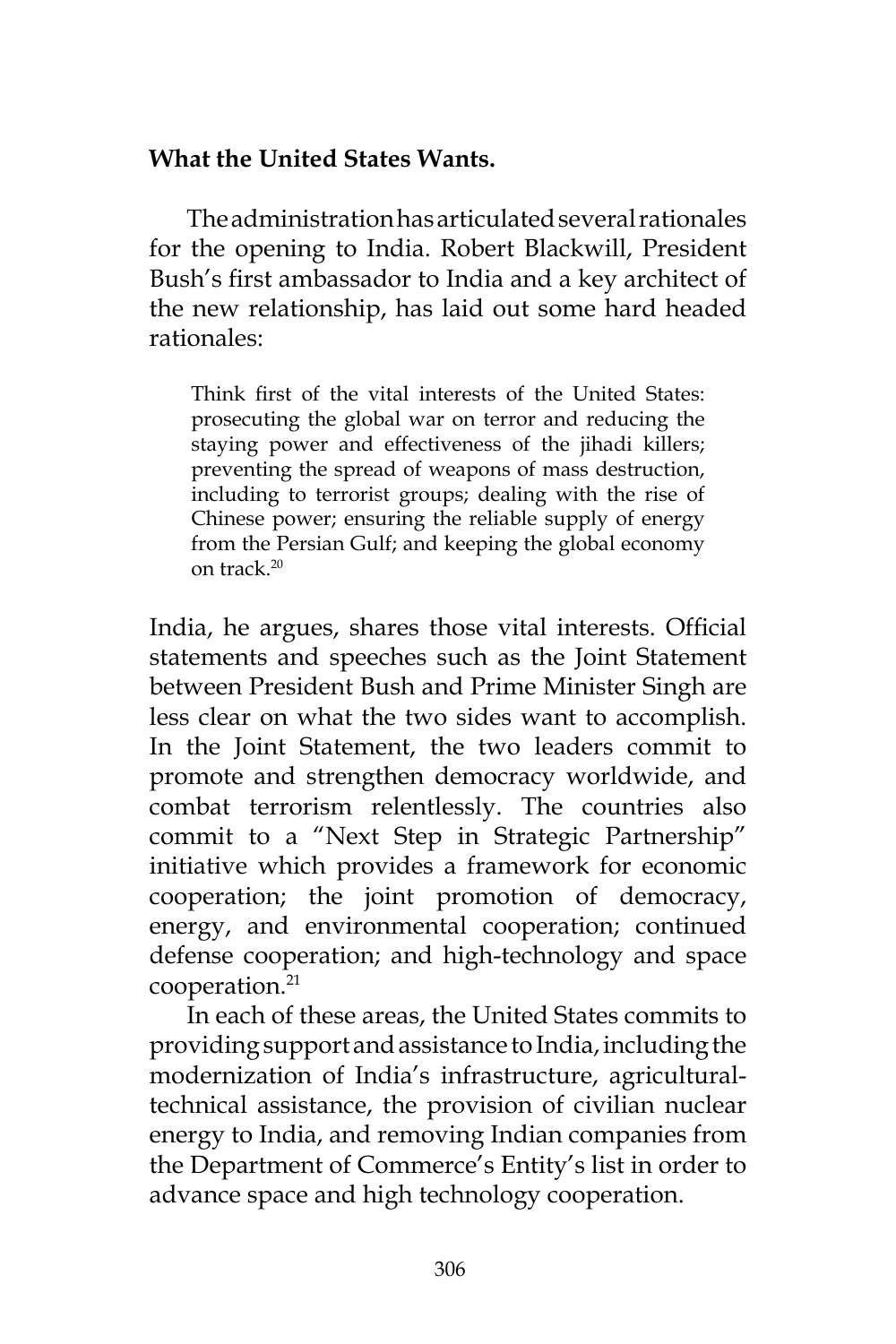In speeches by President Bush and Secretary of State Condoleezza Rice, the theme of helping India become a great power is consistent. In the administration's view, India, like America, is a multiracial, pluralistic democracy with a growing economy, so its prominence on the world stage would be a net- positive. Though the President speaks of cooperation on global matters such as HIV/AIDS, proliferation, and a commitment to democracy, his administration's rhetoric focuses most intently on helping pull India up: India will be allowed more cooperation in space activities, access to civilian nuclear energy, high technology in agricultural and other matters, purchase or coproduction of advanced fighter jets, and it will be prodded to further liberalize its economy.

In short, the relationship is not a balanced diplomatic transaction as much as it is Washington's attempt to accommodate a rising and benign power. State Department Counselor Philip Zelikow has gone as far as to equate the opening with India to America's commitment to Western Europe and East Asia at the Cold War's onset. Washington would stake its claim to the areas bracketing the Eurasian landmass, and devote its strategic energy to securing and developing those parts of the world. In Zelikow's mind, America's new relationship with India reflects an American recognition that Central and South Asia today and in the future are as important as were Europe and East Asia in the Cold War.<sup>22</sup> This may be a rhetorical overreach—besides Afghanistan, the administration is not committing resources consistent with a new approach to the Eurasian landmass.

There are risks entailed in the administration's oversell approach. Congress and the public will want to see near-term results, but the policy, in fact, is not a diplomatic transaction, rather it is a long-term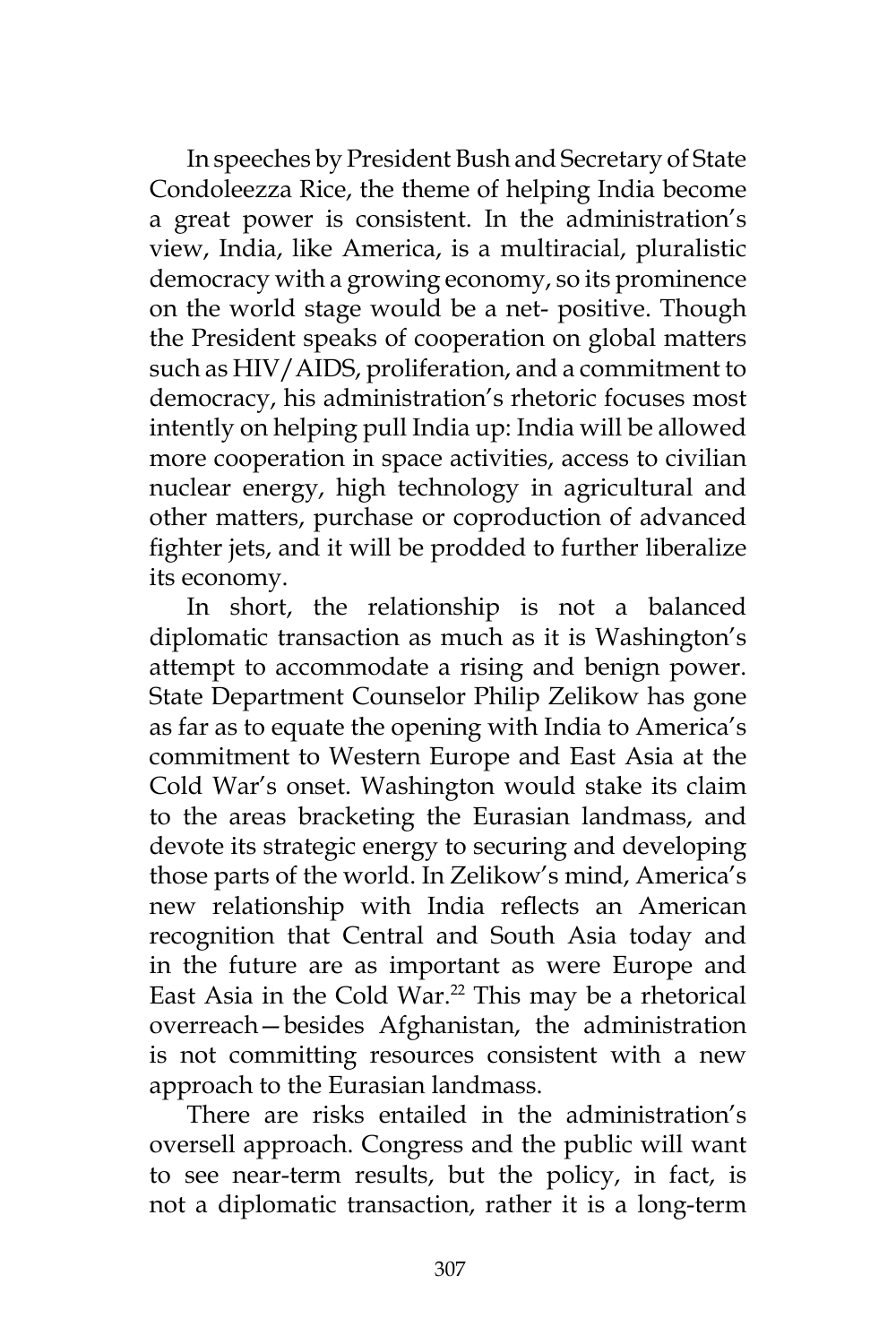investment. The truth is that long-term improvement of relations with India is guided by a powerful strategic logic. India's economy has been growing at impressive rates over the past decade, and Delhi is trying to shed its legacy of nonalignment in order to play an active and responsible role on the international stage. India shares with the Unites States an intense sense of threat from jihadi terrorists, and is wary of a rising China's strategic intentions. Indeed, Indians argue that their own nuclear weapons programs was a response to China's support of Pakistan's WMD programs. Moreover, unlike China, India is pulling its people out of poverty within a pluralistic democratic system. As noted Indian analyst Raja Mohan has said, if this experiment works, it will be of great benefit to the entire democratic world.

The United States thus has a fundamental interest in assisting India's rise as a prosperous democracy that contributes to international security. More immediately, the United States would like to see India play the role of counterweight on China's western flank (with Japan doing the same in the east), although Washington complicates matters by not making this an explicit goal. And the United States seeks partners in its efforts to deny the Iranian regime nuclear weapons, to stem the tide of WMD proliferation, to keep the sealanes astride South and Southeast Asia safe, and to garner support for its democracy promotion agenda, particularly in the Muslim world. Finally, the United States wants Delhi's understanding of its need to maintain good relations with India's rival Pakistan.

### **What India Wants.**

Indian economic growth since its 1991 reforms, its battle hardened and modernizing military, and its new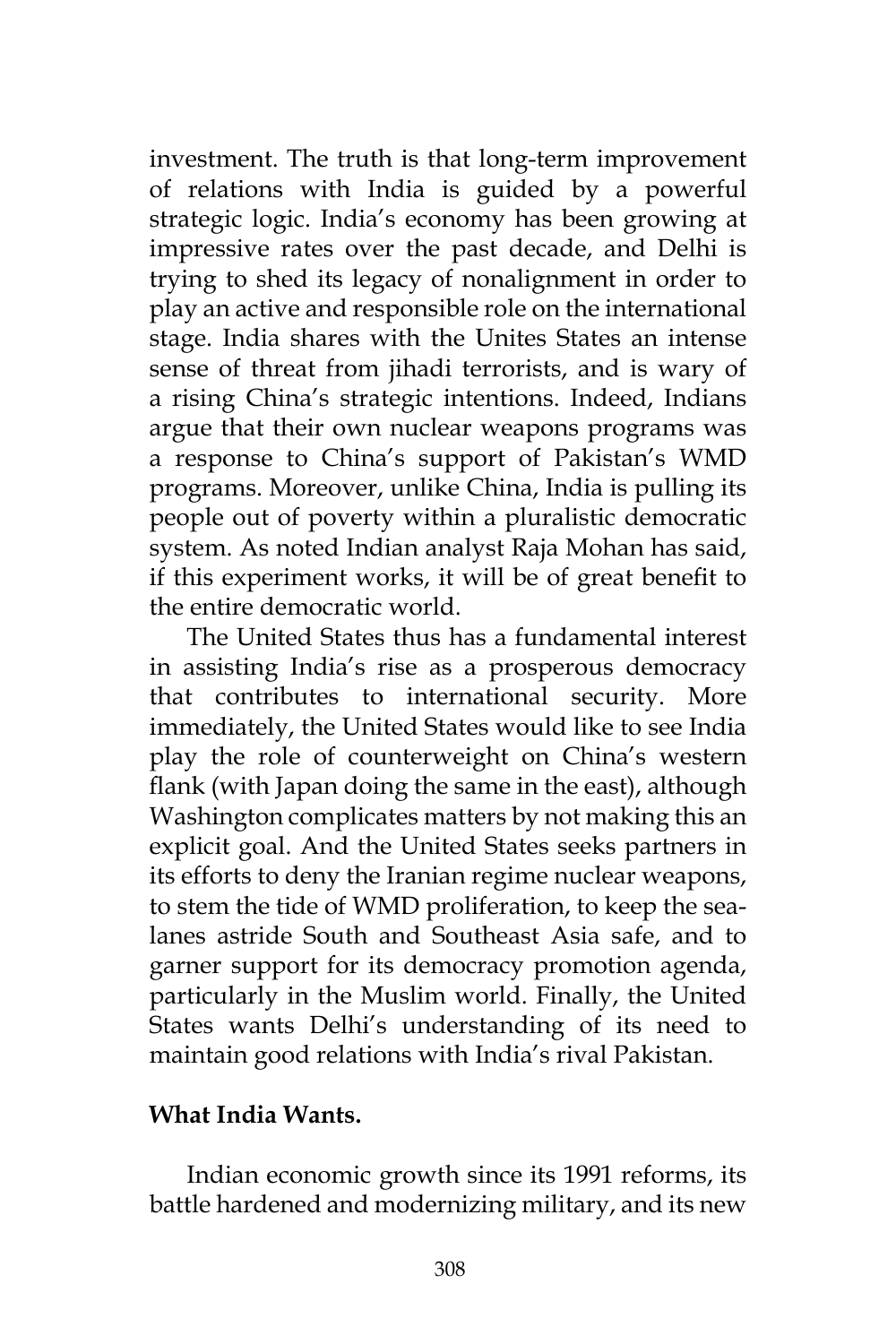pragmatic diplomatic stance have put it on the path to becoming a great power. Fundamentally, it wishes to be recognized as a great power today, at least on a par with China. India's nuclear testing in 1974 and 1998 and its succeeding "nuclear recognition" diplomacy were in service of achieving that goal. There in no question that Delhi equates great power status with recognition as a nuclear weapons state. The next diplomatic step, Delhi believes, would be a permanent seat on the UN Security Council.

Besides the grand objective of becoming a great power, India's immediate security concerns are jihadi terrorism (much of it Pakistan-supported), settlement of the Jammu and Kashmir issue on terms favorable to Delhi, maintaining hegemony in its immediate neighborhood, diversification of it energy supply and improved energy security as its energy demands grow, checking a China that Delhi believes is encroaching on its sphere of influence, and maintaining good relations with Iran both to ensure oil and gas supply and to stave off potential troublemaking by Tehran. With these strategic priorities in mind, from Delhi's perspective the deal is a major triumph and securing America's recognition as a nuclear weapons state is the crown jewel:

The President told the Prime Minister that we will work to achieve full civil nuclear energy cooperation with India . . . and the United States will work with friends and allies to adjust international regimes to enable full civil nuclear cooperation and trade with India, including but not limited to expeditious consideration of fuel supplies for safeguarded nuclear reactors at Tarapur.23

It is difficult to overstate the signficance of this undertaking from Delhi's perspective. For years India had taken a strong position against the global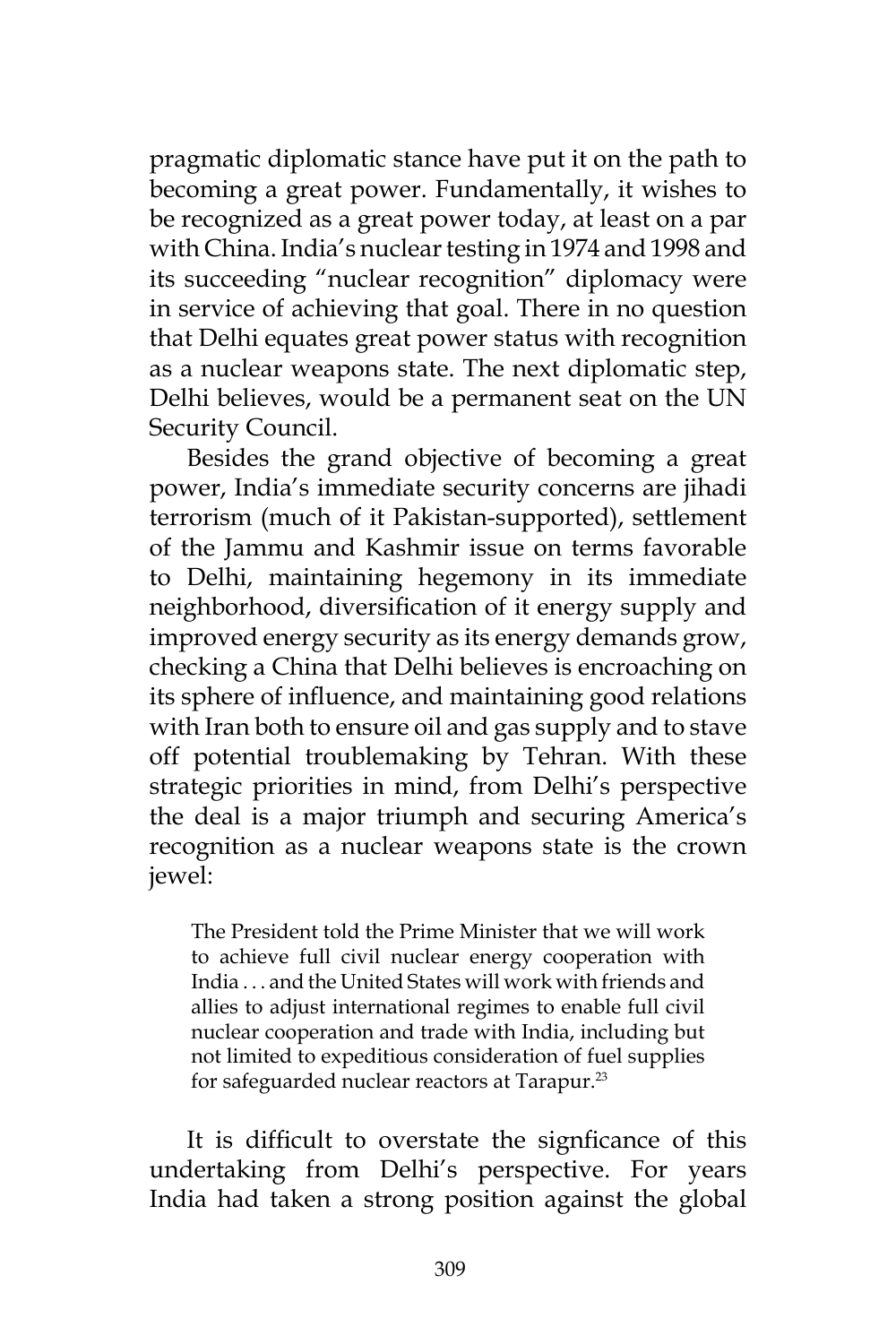nonproliferation regime, arguing that it was the strong countries' way of maintaining a monopoly on nuclear power. Furthermore, Delhi felt that a double standard had been applied to it vis-à-vis China on nuclear matters. And, following its 1998 nuclear tests, it feared that an American-Chinese-Pakistani axis would form against it on the question of its nuclear weapons. The joint-statement wiped away this legacy: Delhi was part of the nuclear club, and America is going to help it convince other members to confer the club's full benefits, notwithstanding the White House's argument that India would not be recognized as a nuclear weapons state for purposes of the NPT.

As Ashton Carter has pointed out, given the significance of the American concession (even if this was the most realistic option to the Indian nuclear question) America will pay a price for a special nonproliferation carve-out for India—and it is striking how little America received in return.<sup>24</sup> Besides nuclear technology, India also will be the beneficiary of American advanced defense and space technology. India, on the other hand, committed itself to continue with policies it already was pursuing—"combat terrorism relentlessly" and continue high level dialogues on the economy, space, defense, and energy.

Many see India's two votes in the International Atomic Energy Agency (IAEA) that resulted in Iran's referral to the Security Council as a sign that India will ally itself with the United States on this key strategic question. Others point out that Indian officials themselves state that they worked hard on *behalf* of Tehran's interests, lobbying the European Union (EU) to water down the resolution.<sup>25</sup> In any case, India will not break its long-standing strategic ties to Iran anytime soon $26$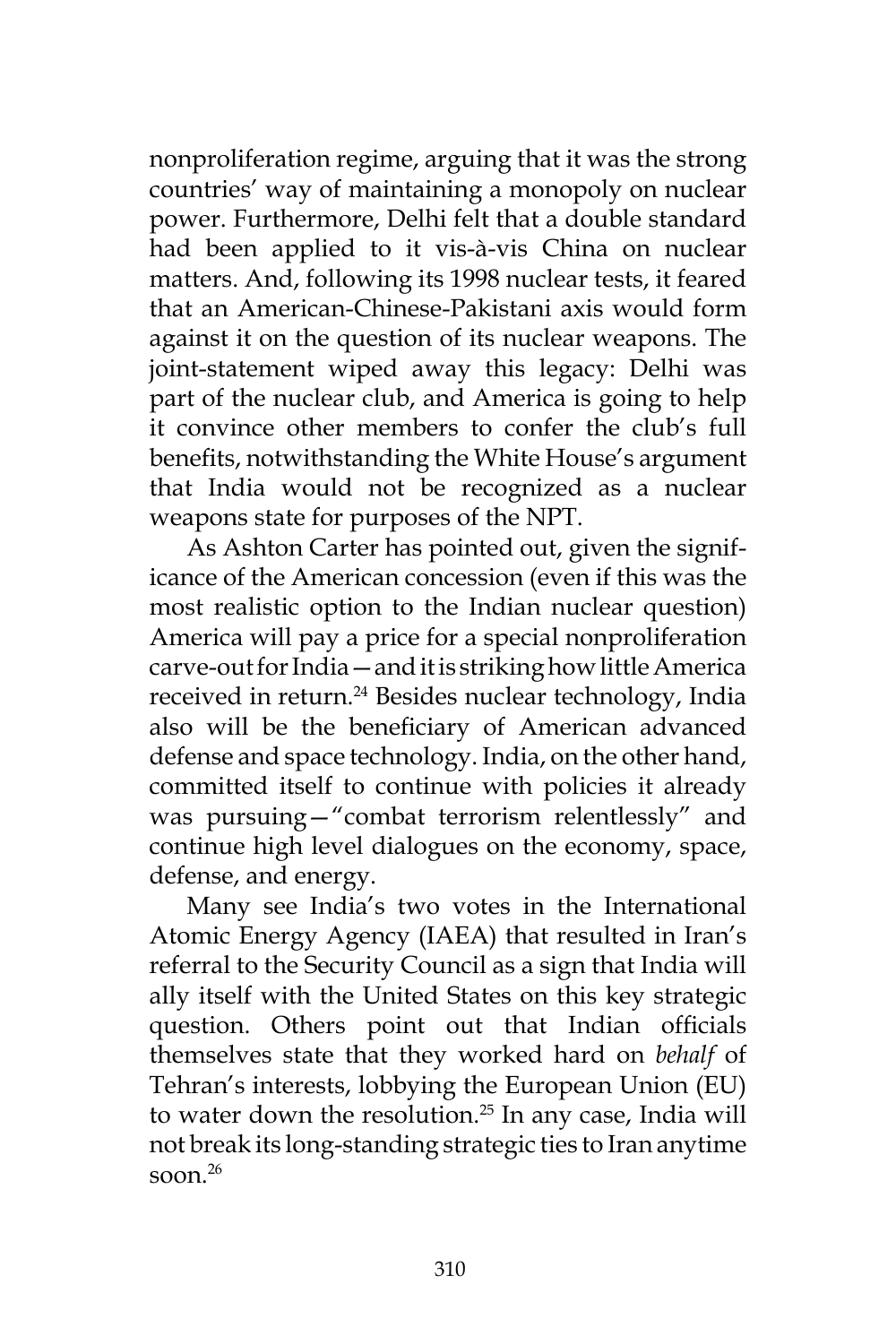If the relationship is thought of in terms of a "strategic partnership," then Dr. Carter is surely correct—the diplomatic transaction was weighted heavily toward the Indians. A strategic partnership conjures up images of Japan, Australia, and the United Kingdom (UK), where, in the latter two cases, the worldview is so similar that there is hardly a war fought by the United States where the other two are not involved.

And, one could imagine a series of American requests were the relationship truly thought of as a diplomatic transaction—military access for China contingencies would be helpful especially given the anti-access challenge in East Asia. A clear statement committing to the American position on Iranian denuclearization would be another legitimate American request, and more assistance with security and reconstruction in Iraq a third.

The problem is that India is nowhere near the point were it has either the will or ability to provide such assistance. True, as Raja Mohan has pointed out, America has not exactly invited India to "a containment party."<sup>27</sup> But it is unlikely that even if Washington had, Delhi would have accepted.

An examination of some important issues on the Indian-American agenda reveals the different prisms through which the two sides still view their respective security problems.

### **India and China: Uneven Convergence.**

For many American strategists, the driving force behind the new partnership with Delhi is Washington's concerns about the long-term challenge of a stronger China. Should Beijing become more assertive and the relationship more confrontational, a solid U.S.-India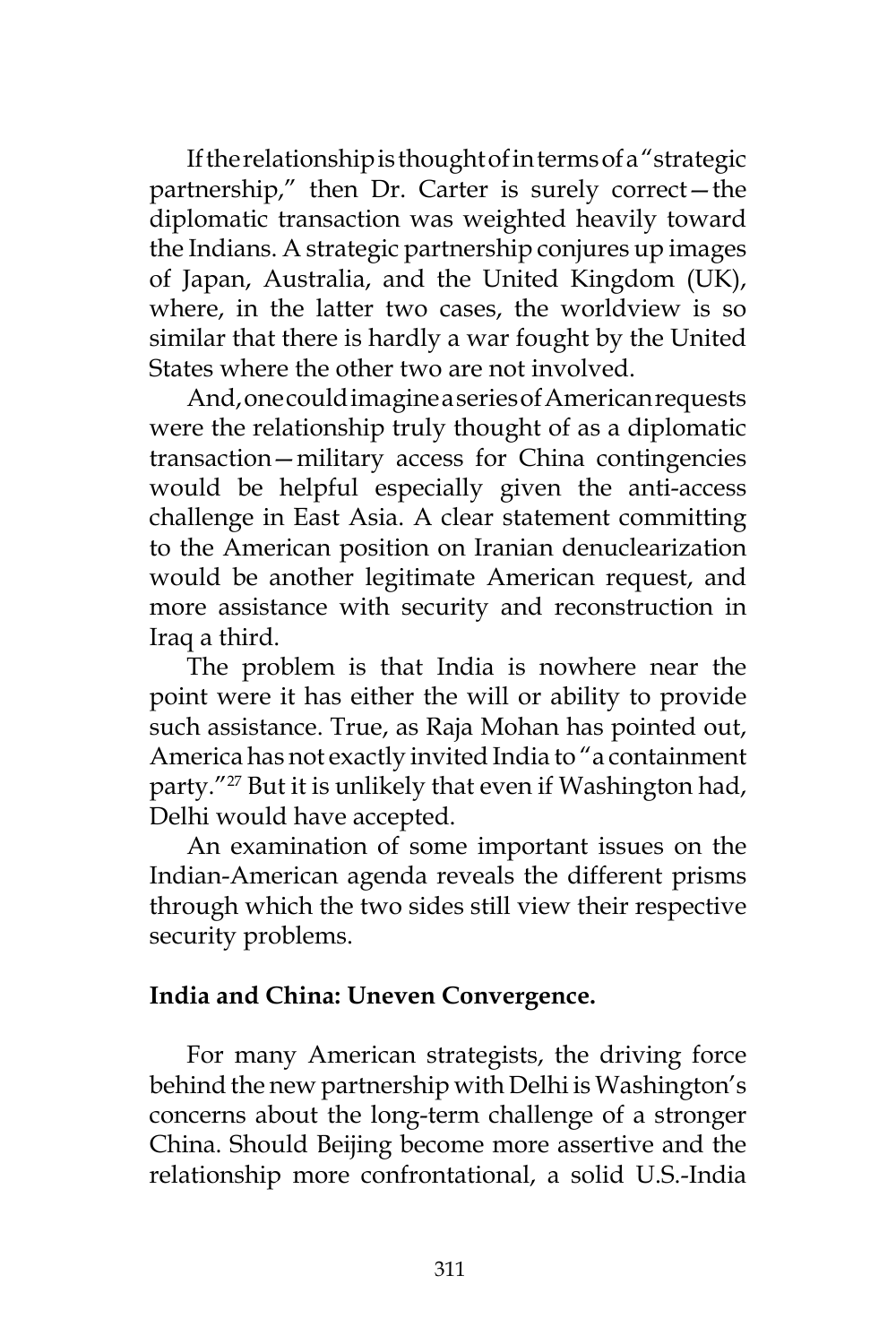relationship would position America well to maintain the security order in Asia.

For its part, India is wary of China's strategic intentions, its support for Pakistan, its moves into South Asia, and its increasing presence in the Indian ocean and relations with countries that sit at critical junctures along the Ocean. Indians are quick to remind Americans that they have been concerned about a "China threat" for decades, having fought a war against Beijing in 1962 and sharing a 4,000 km border, much of which is in dispute. But India also derives great benefits from having both an American and a Chinese card to play.

Delhi will welcome maritime security cooperation with the United States as a counter to Beijing's growing presence along the Indian Ocean. China has been busily constructing port facilities and surveillance and reconnaissance capabilities around the Indian Ocean as part of what some have termed a "string of pearls strategy." This, combined with investment in an elaborate rail and road infrastructure through South and Southeast Asia, are meant to provide China with an alternative to American dominated sea routes in delivering its oil and gas from the Persian Gulf back to Chinese ports on the East Coast.28

Part of India's logic of reaching out to the United States is to help it out of its perceived encirclement by China in the Indian Ocean and South Asia. Indeed, some within the Indian military perceive Chinese expansion of influence in Burma, Bangladesh, Nepal, Central Asia, and the Persian Gulf as a strategy of "encirclement of India." On the one hand, India will continue to compete with Beijing for influence in Southeast Asia and has increased its political cooperation with Vietnam, Indonesia, and Singapore. India's desire to counter Beijing's dominance over Burma will result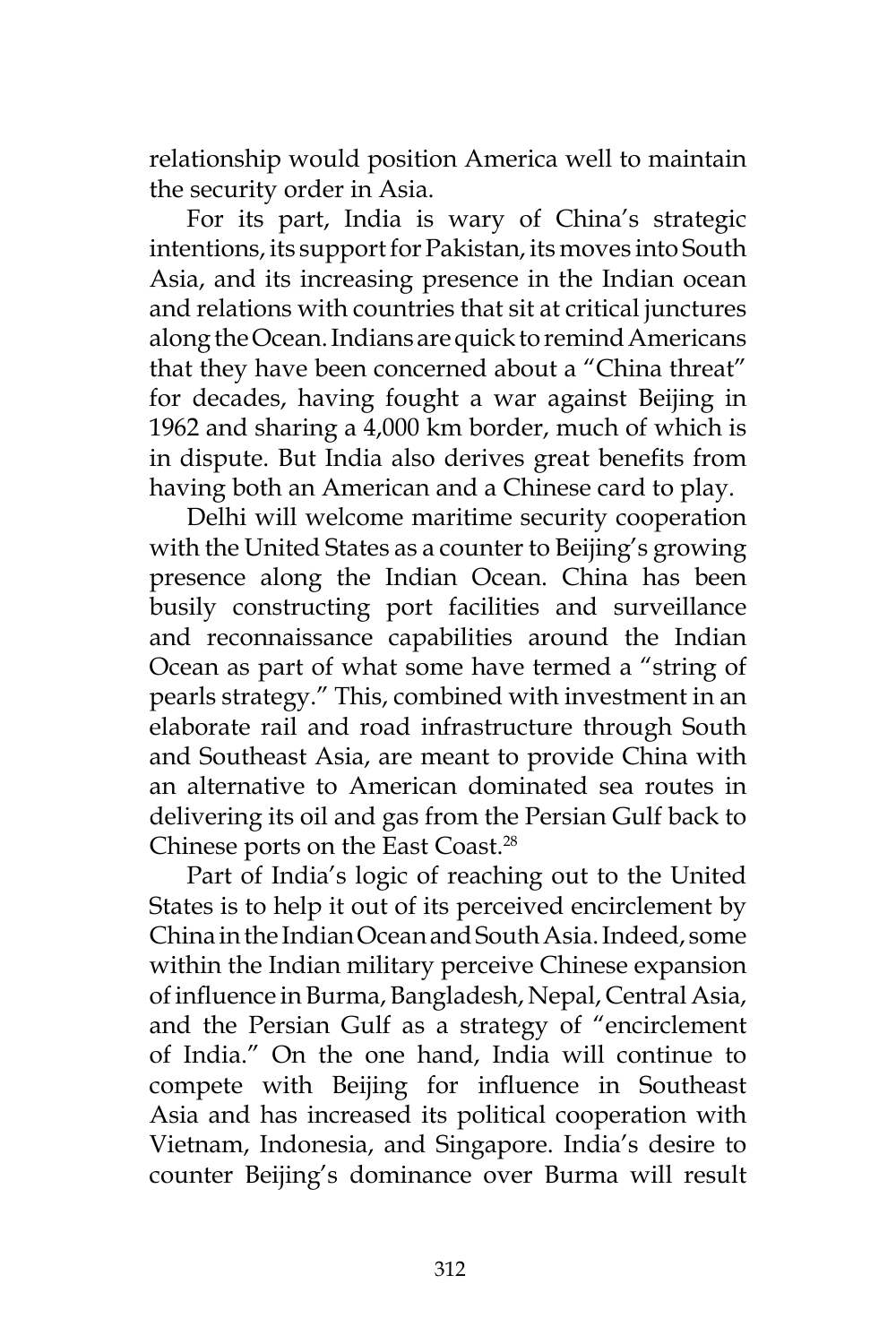in continued engagement with the Rangoon regime, much to the consternation of Washington.

Delhi no doubt will watch carefully China's measured commitment to a blue water navy as manifested in its growing nuclear submarine force and its development of some kind of aircraft carrier.<sup>29</sup> The consensus among Indian strategists is that "China should be kept out of the Indian Ocean."

India's May 2004 Maritime Doctrine sets an ambitious course for India's navy meant in part to deal with "extra-regional powers" operating from the Persian Gulf to the Malacca Strait. India has in mind both sea denial and, over time, blue water capabilities. It announced plans to purchase six French *Scorpene* diesel electric submarines and build six more in India, is negotiating with Russia for the transfer of another aircraft carrier, and announced plans to equip some of its surface destroyers with *Brhamos* antiship cruise missiles as an answer to China's equipping its *Soveremeny* destroyers with *Sunburns*. The Navy's allocation of the defense budget rose from \$7.5 billion for the years 1997-2001, to \$18.3 billion for 2002-07. However, given the ambitions of the navy, budget plans are underfunded.

On the other hand, India will continue to increase its cooperation with China. While it will not cede influence in Central, South, or even Southeast Asia to Beijing, neither will it cede too much influence to the United States. During the visit of Premier Wen Jiabiao to India in April 2005, Prime Minister Singh announced that "India and China can reshape the world."30 The two countries have begun a free trade agreement (FTA) negotiation, and trade has been increasing at a rapid pace, up to 20 billion in  $2005.^{31}$ In addition, China formally abandoned its claim to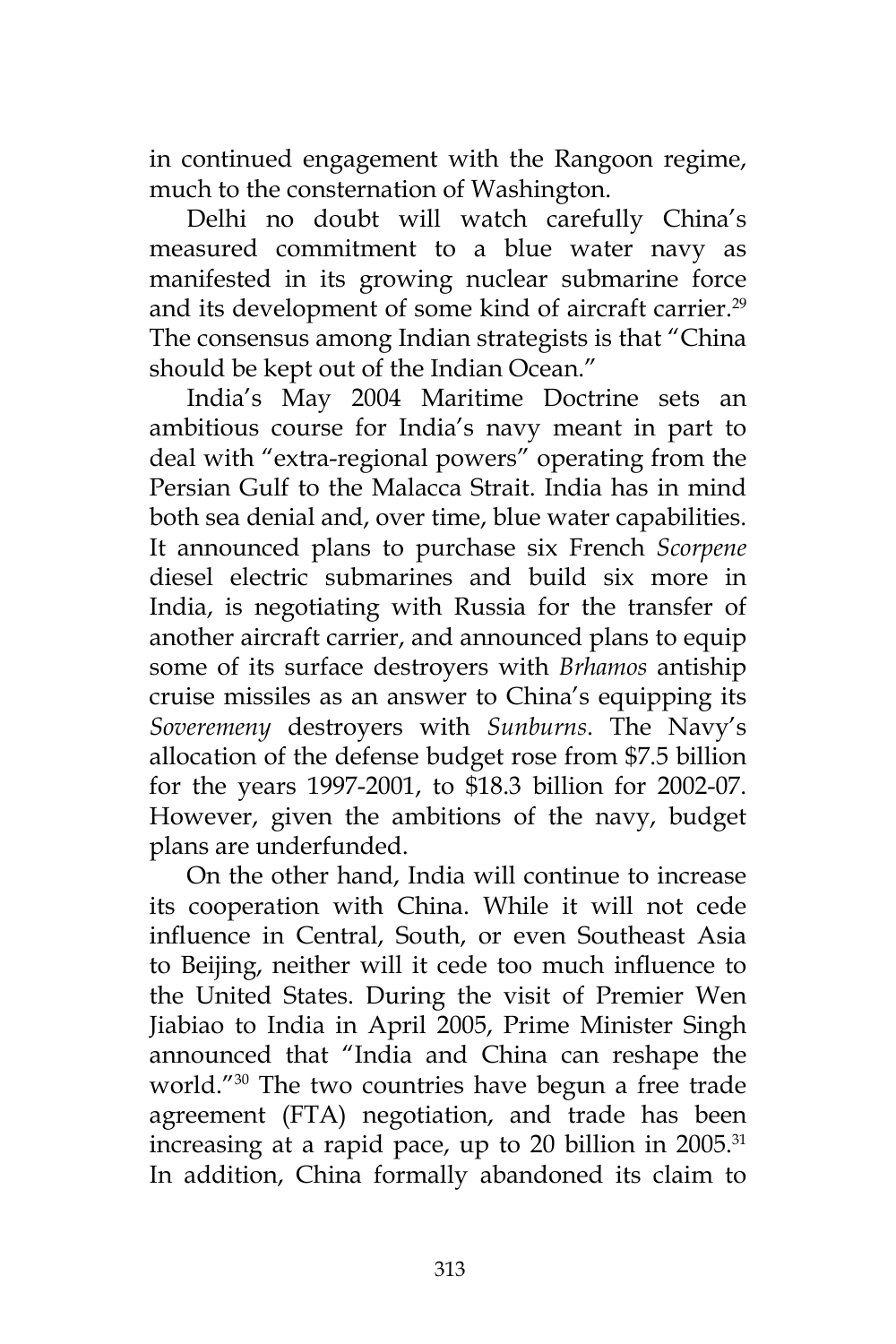the Himalayan province of Sikkim, set a strategic framework for resolving differences over their 2,175 mile-long border, and signed a series of agreements on technology sharing, civil aviation, and trade.

China agreed to support India's bid for a UN Council seat, and Foreign Minister Shyam Saran declared "we look upon each other as partners."<sup>32</sup> Recently Indian Defense Minister Pranab Mukherjee announced that India and China signed a military agreement that will expand military cooperation in the areas of joint military exercise and exchanges.<sup>33</sup>

India's approach to China, not unlike America's, is to engage warily. The American and Chinese militaries will compete for better ties with India, and India will pressure the United States to relax technology restriction, using its relationship with China as leverage. The task for Washington is to build a relationship of trust with the Indian military without falling into the trap of "proving its love" by signing on to ever more expansive technology transfer deals.

### **Defense Relations.**

One major goal of America's defense strategy is to build what it calls "partnership capacity." This reflects a recognition that America will need new partners to assist in its daunting strategic tasks, which in Asia include keeping the sea lanes safe for commerce, continuing to support operations in Afghanistan, balancing China's growing power, deterring North Korean and Chinese aggression, and protecting growing energy interests in Central Asia.

The military relationship began with a focus on missile defense (India was one of the first countries to embrace the Bush administration's new approach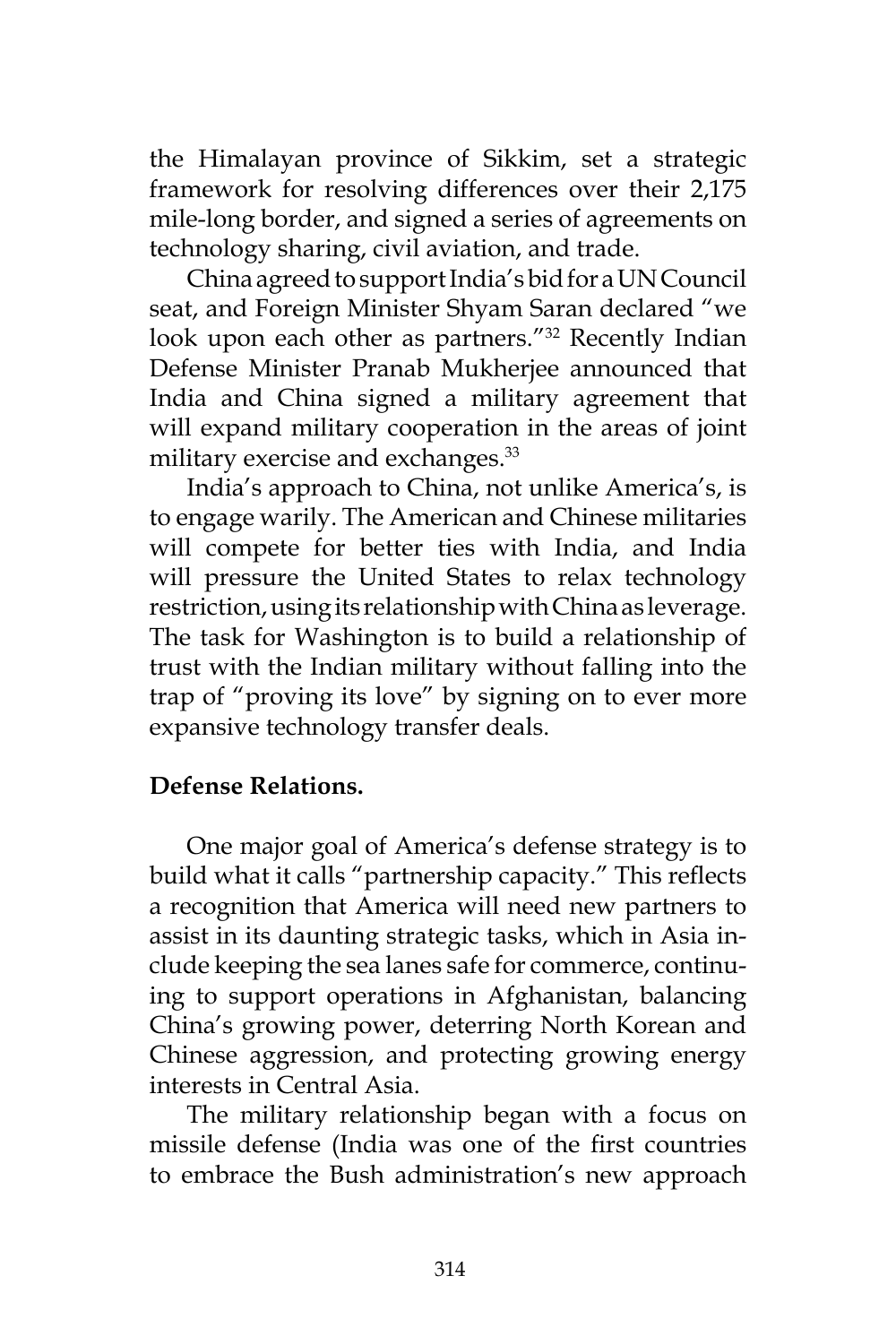to strategic defense<sup>34</sup>) and has blossomed into one of America's most active in Asia. The two countries have conducted "dissimilar" combat exercises such as flying exercises in which Indian pilots flying *Sukhoi* Su 30s defeated F-15s 90 percent of the time; mountain exercises in the Himalayas and Alaska; special forces exercises in jungles and underwater; joint maritime piracy and antisubmarine warfare exercises; and joint aircraft carrier exercises in the Indian Ocean as part of the annual Malabar exercises.<sup>35</sup>

In June 28, 2005, after a series of Under Secretarylevel Defense Policy Group meetings, Secretary of Defense Donald Rumsfeld and Minister of Defense Pranab Mukherjee signed a "New Framework For the U.S.-India Defense Relationship," codifying the already active relationship. The two sides agreed that defeating terrorism; preventing the spread of WMD; and protecting the free flow of commerce by air, land, and sea were "shared security interests."36 The two countries further agreed to enhance their capabilities to defeat terrorism and combat the proliferation of WMD as well as expand their interaction with other regional militaries. The document emphasizes the importance of defense trade as a means to "reinforce the strategic partnership" and "achieve greater interaction between our two armed forces."37

Through an intense program of exercises, the sale of weapons systems, and high-level exchanges, the Pentagon seeks to establish interoperability with India. The U.S Air Force envisions a networked command, control, communications, computers, intelligence, surveillance, and reconnaisance (C4ISR) system with all U.S. Pacific Command (PACOM) partners, including India, consisting of unmanned aerial vehicles (UAVs), shared early warning radar, and satellite imagery that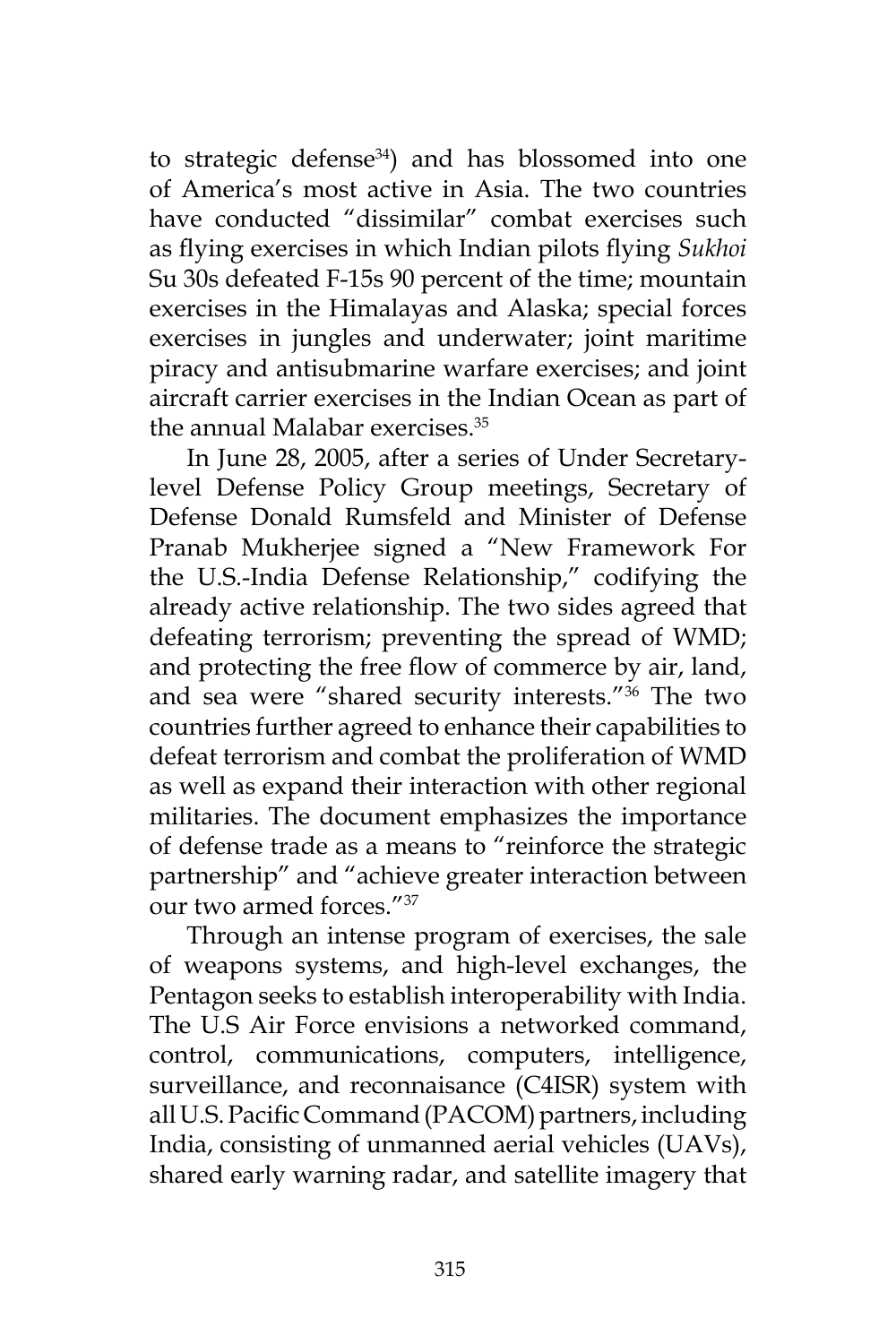could "protect vital areas from the threats of terrorism, piracy, smuggling, WMD proliferation, and potentially even ballistic missiles."38 Whether India will want to be part of such a network is an open question, considering that it does not plan on joining the Proliferation Security Initiative (PSI), and its Ministry of Defense has recently talked of "spacing out" U.S.-Indian military contacts.<sup>39</sup>

For India, the sin qua non of the relationship is technology and weapons transfer—both dual use and lethal. The easing of restrictions on these items is both a sign that India in no longer considered an outlaw by the United States and an absolute necessity in Indian eyes for modernizing its military. Indeed, for India to project power, it needs high-end lift, refueling, and airborne early warning and control capabilities, and believes that the United States has state-of-the-art equipment. India is conducting tough negotiations on defense trade issues. For example, it has asked the United States to release one of its most advanced radars—the active electronically scanned array—as part of the United states offer of F-16 and F-18 fighter jets to the Indian Air Force. India is leveraging an intense competition to fulfill its combat fighter requirement.<sup>40</sup>

The focus on defense trade is complicated by a number of factors. On the one hand, a strong supply and defense industrial relationship will create the "connective tissue" of the defense relationship, and America should have bargained for preferential treatment as part of the grand deal. On the other hand, India, like China before it, is getting in the habit of creating litmus tests that require Washington to prove its commitment to the relationship by asking: How much state-of-the-art technology are you willing to give? There is also the problem of India's relationship with Iran and the kind of incentives that will be in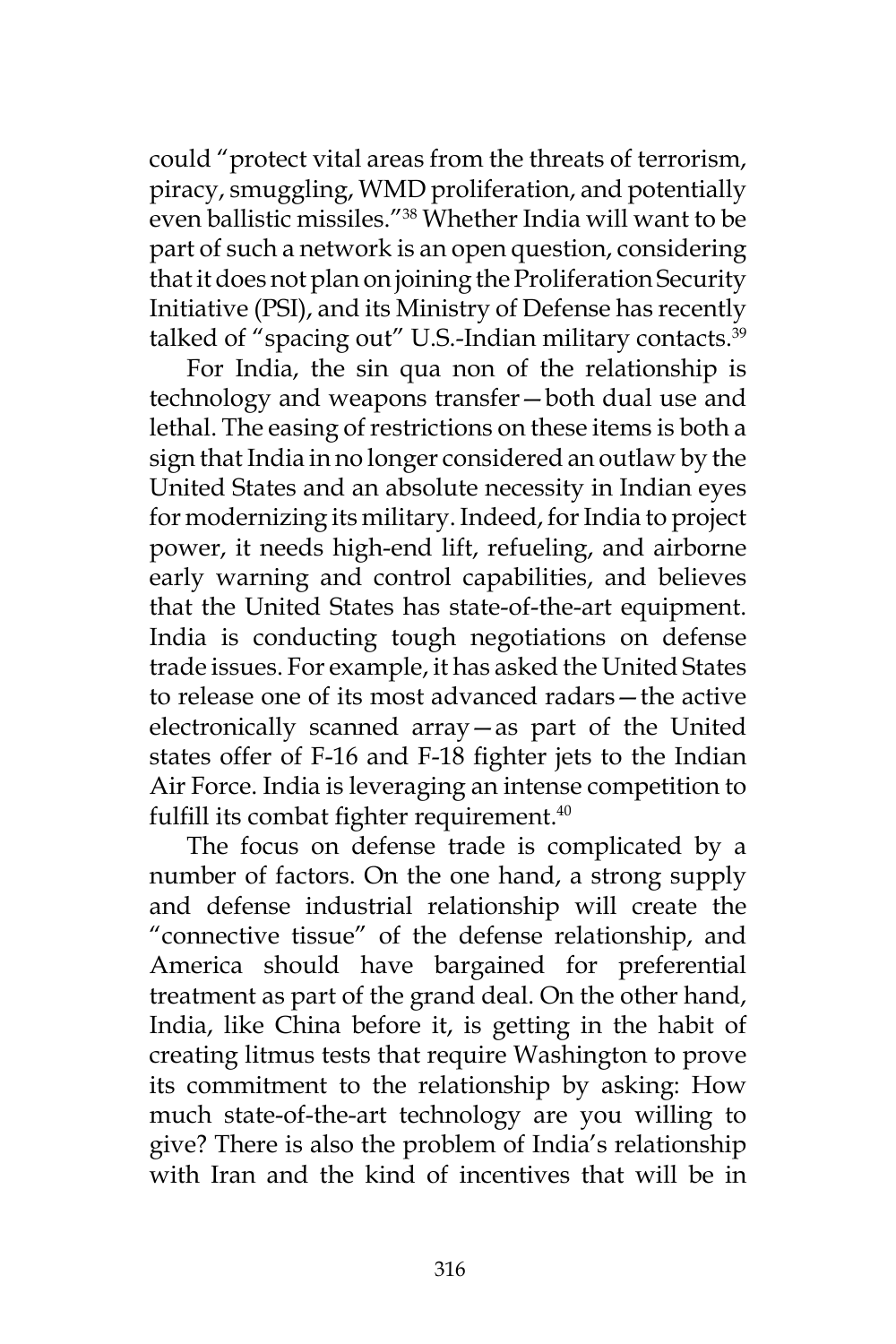place to transfer technology to Tehran, not to mention Moscow and Beijing. This is especially troublesome in missile related areas such as Space Launch Vehicles.

Indian and American strategists seem to agree that the most promising area of military cooperation will continue to be maritime security in what the Indians refer to as the "Indian Ocean Basin"—waters that extend from the Persian Gulf to the Strait of Malacca. Recent accelerations by Indian defense officials of its interest in keeping the South East Asian sea lanes safe from pirates and terrorists underscores this point.<sup>41</sup> Moreover, the two countries already have cooperated in sea lane protection in the Strait of Malacca at the beginning of Operation ENDURING FREEDOM, and the only joint structure in the Indian military is a Navyled one on the Nicobar islands.

India's blue water aspirations, however, may be too ambitious. Though the Indian Navy wants to build a 3-carrier Navy by 2012, this will be difficult since it is retiring its sole extant carrier once the *Russian Admiral Gorshkov* arrives.42 Indian naval officials expect that more ships will be decommissioned than commissioned by 2012.

# **The Strategic Weapons Problem.**

India has in service the *Agni* ballistic missile that can carry nuclear warheads and can hit almost any target in Pakistan. The arsenal cannot yet hit vital Chinese targets—a strategic aspiration—but work on the new longer-range *Agni* is intended to provide India with that capability. In addition, the Navy is interested in developing a nuclear second strike submarine capability.<sup>43</sup> Though India's strategic weapons program is in large measure a response to the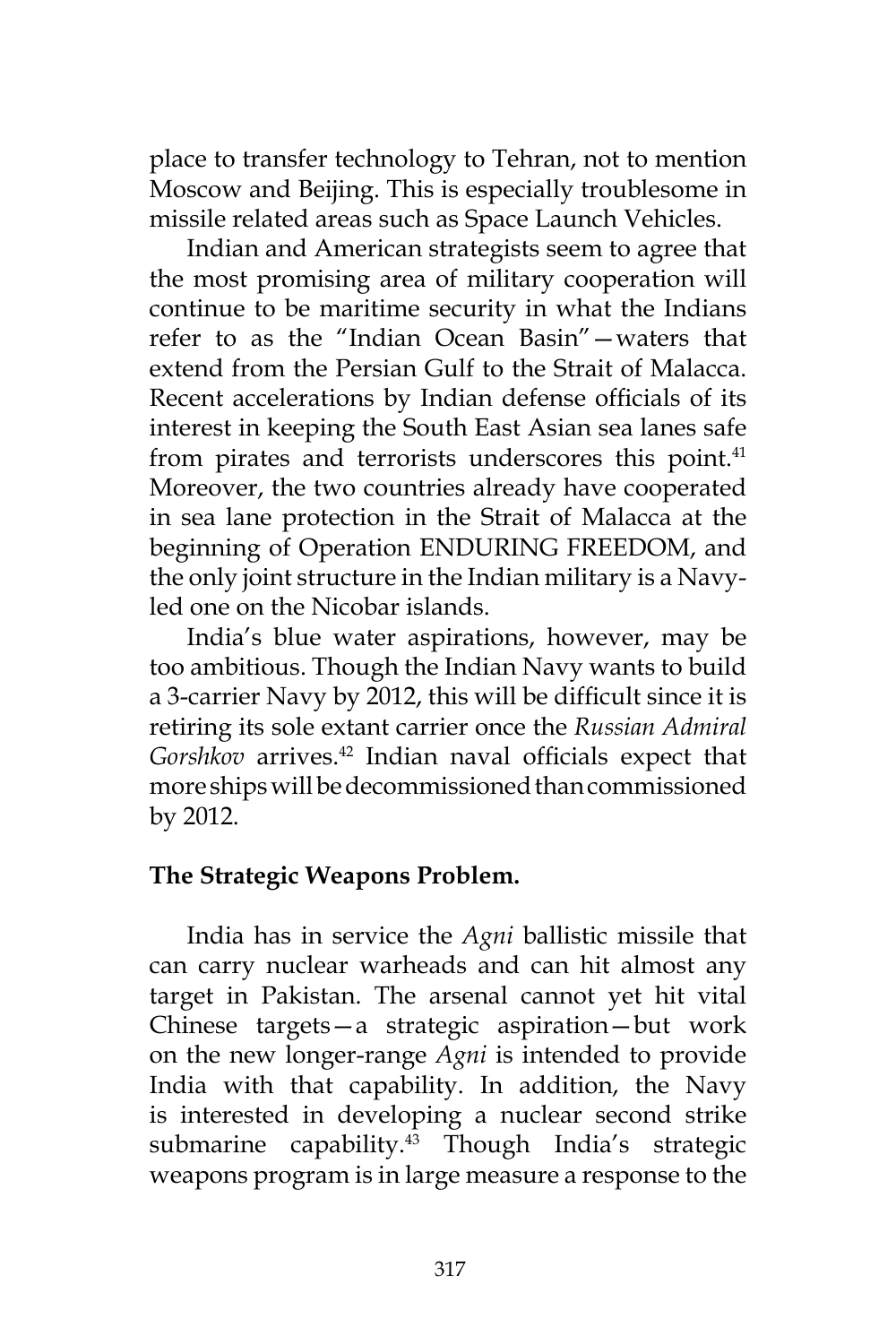growing Chinese strategic arsenal, the United States should exercise caution in helping India along this road. The nuclear equation in Asia is changing rapidly, and is not an equation Americans should be confident about managing. With an improved Chinese arsenal, an improving Indian arsenal, and a nuclear Pakistan and North Korea, it is probably a matter of time before Japan decides it will need a nuclear arsenal as well.

Recent indications that India intends to add to its arsenal are worrisome. The United States has made it clear that no nuclear aid or fuel should be used to help India's strategic weapons program and that India should not continue nuclear testing. But in a recent speech to Parliament, Prime Minister Singh rejected those conditions as infringements of Indian sovereignty. He threatened that India must received an "uninterrupted supply" of foreign nuclear fuel, or it would suspend the IAEA inspection on civilian nuclear facilities that were part of the nuclear deal. Prime Minister Singh was equally emphatic about India's absolute right to process and enrich.<sup>44</sup>

While this speech may have been for purely domestic consumption, it is troubling enough for the United States to think carefully about transferring technologies that may even indirectly assist the strategic program. U.S.-Indian cooperation on space launch vehicles should be avoided until America gains greater confidence in India's nuclear intentions. The U.S. launching satellites off the Polar Launch Space Vehicle could lead to the transfer of multiple independent reentry vehicle (MIRV) rocket integration technologies. This would be an unfortunate repeat of the American experience with China.

There is a wiser two-fold course: Stop letting China get a pass on its own nuclear posture improvements,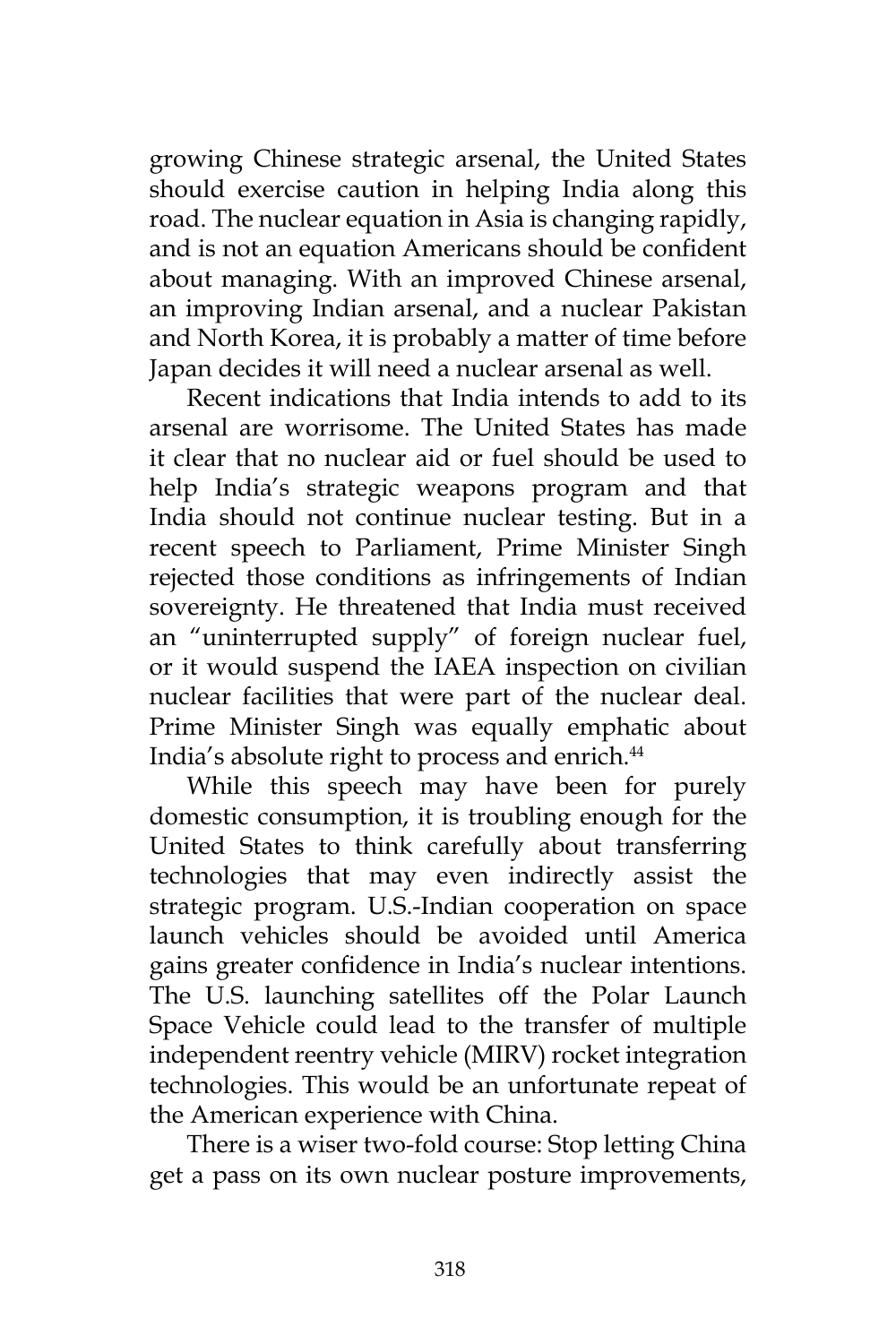and persist with missile defense activity. Missile defense is entirely complementary of India's "no first use" and "force in being" posture intended to protect against strategic coercion by Pakistan or China. A diplomatic effort to curb Chinese strategic forces build-up would help stem the steady march to a more dangerous Asia characterized by even a low-intensity nuclear arms races.

## **INDIA AND IRAN: CAUSE FOR CAUTION**

India's close relationship with Iran is also cause for caution, especially when it comes to technology transfer. During the visit of Iranian President Mohammad Khatami, Tehran and Delhi signed the New Delhi declaration in 2003 which commits them to "explore opportunities for cooperation in defense and agreed areas, including training and exchange of visits." Iran is seeking Indian help in operating missile boats, refitting T-72 tanks and armored personnel carriers, and upgrades for its MIG 29s which would build upon Delhi's past help in developing batteries for Iranian submarines.45 The two have engaged in naval exercises, the significance of which has been played down by both the Americans and the Indians.<sup>46</sup>

India will continue to see Iran as an important source of energy—the state-owned Gas Authority of India, Ltd. reportedly has signed a \$22 billion 25-year deal with the Iranians. And the two countries seem committed to building a pipeline, together with Pakistan, that would run from Iran to India via Pakistan.

India is interested in cutting off any potential Iranian troublemaking among India's own substantial Muslim population. And since the end of the Cold War, the two countries have worked together against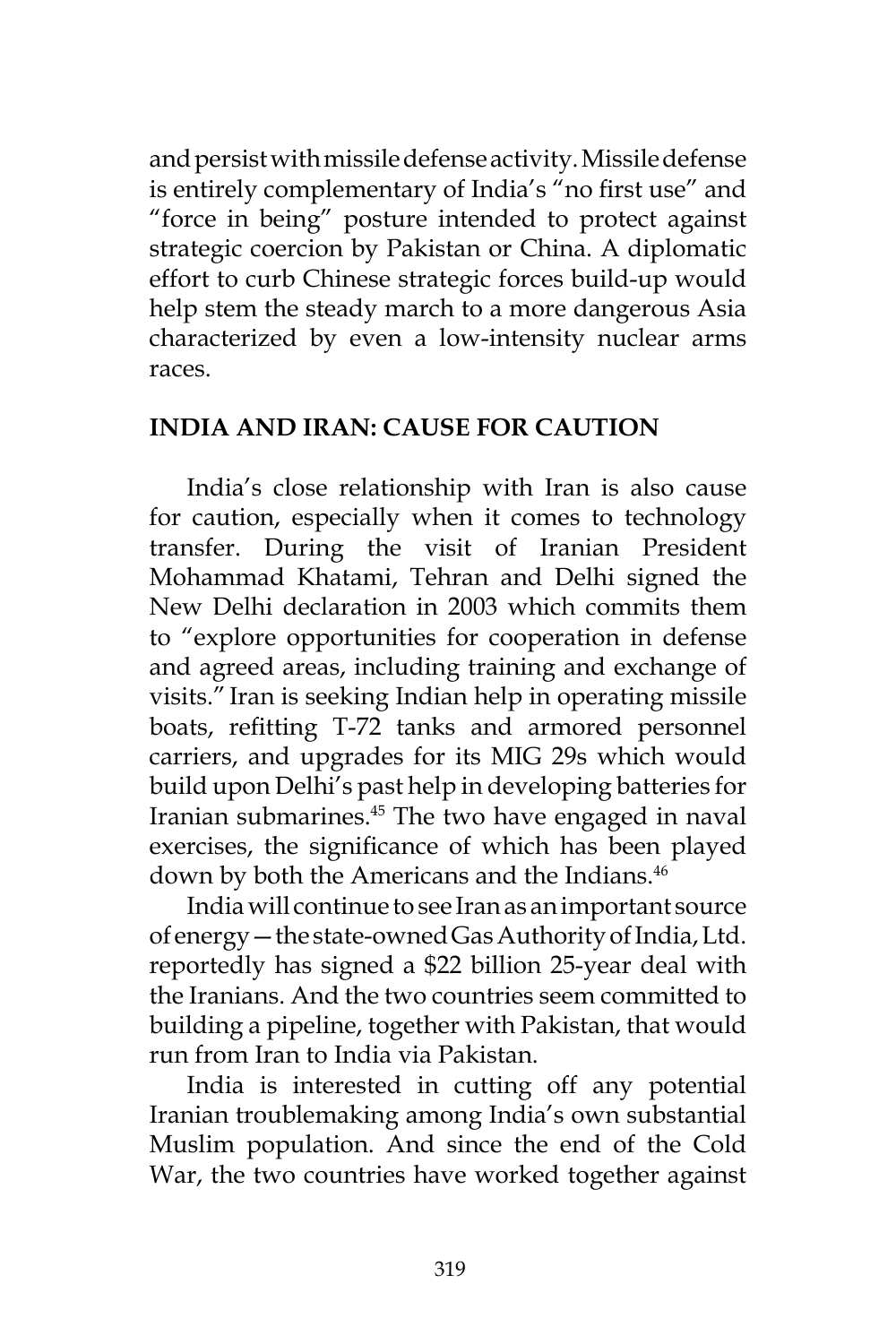Sunni extremism in Central Asia and most significantly against the Taliban during the 1990s when Washington was not paying attention to events in Afghanistan.<sup>47</sup> Iran was a useful Muslim ally for Delhi as it sought to counter Pakistan's attempts to play the Muslim Card in the Kashmir dispute. Tehran even recognized Kashmir as an integral part of India. Pakistanis fear that Indians will develop bases in Iran for use in a potential Indo-Pak war.48 In particular, Pakistanis are troubled by Delhi's agreement to expand the Iranian port of Chahbahar, which Islamabad thinks may have an Indian naval presence in the future. Delhi has expressed its own apprehension about Chinese involvement in the Pakistani port at Gwadar, a few hundred miles from Chahbahar.

In addition, Indian individuals and companies have been sanctioned to release nuclear related technology to Iran, and there are reports of pending sanctions on missile technology.49 Given Iran's interest in improving its ballistic missile capabilities, Indian-Iranian interest in space launch cooperation is particularly troublesome.<sup>50</sup> There have been reports of ongoing Indian-Iranian space cooperation, and India has been the target of congressional legislation accusing it of assisting the Iranian missile program.51

The United States should be exceedingly cautious in proceeding with space launch cooperation with Delhi unless such strategic cooperation with Iran is ceased. Washington should recognize, however, that such cooperation will not end in the near-term. Delhi has cultivated ties with Iran to improve its position vis-àvis Pakistan and to gain influence in Central Asia, two of its top foreign policy priorities. Ironically, the Sino-American rapprochement was premised upon the two countries facing a common threat in the Soviet Union.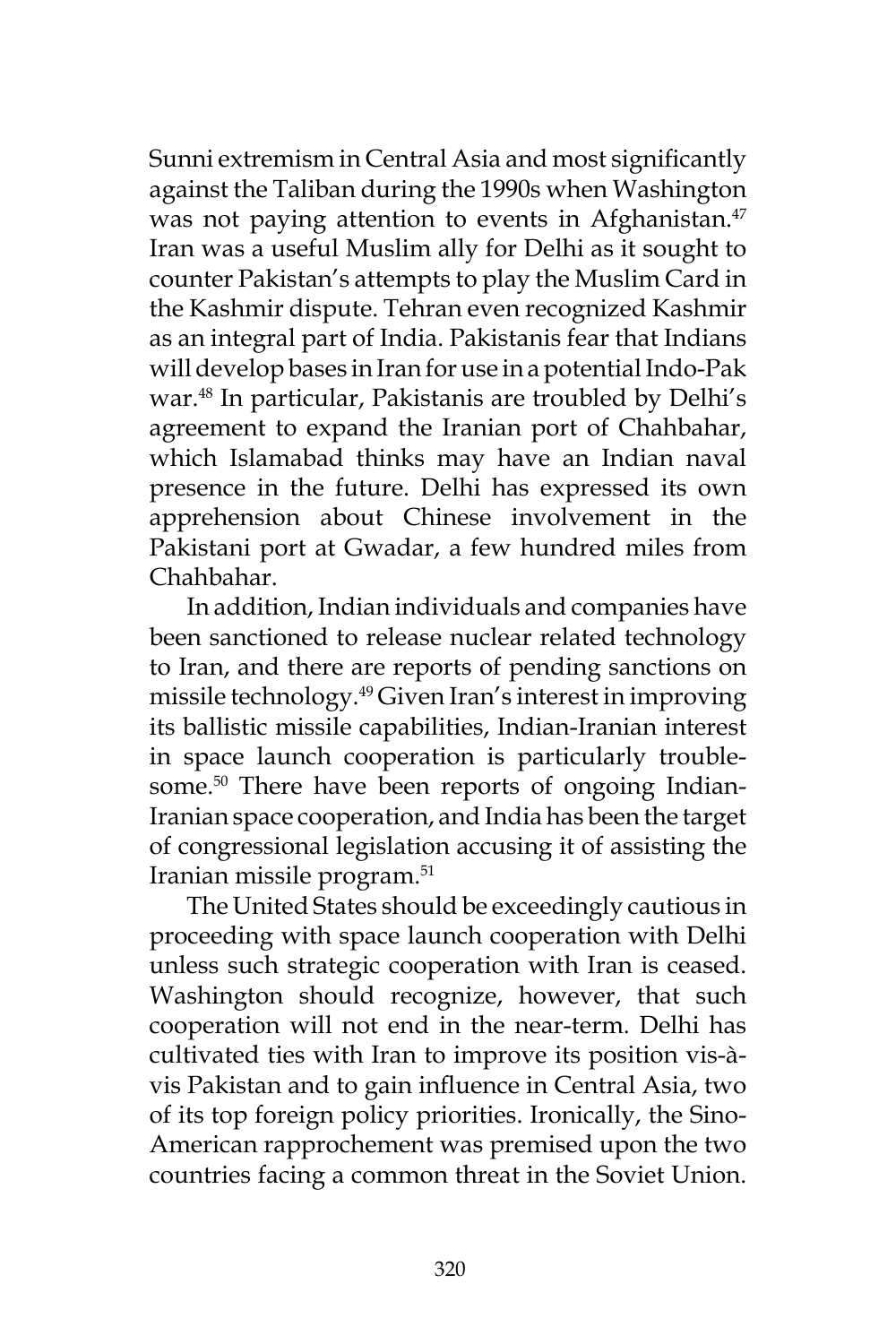Today, America views Iran as part of the greatest threat it faces, that of jihadi terrorism, but it is unlikely to get much by way of Delhi in facing this threat.

### **THE POWER GAP**

The largest impediment to a strategic partnership in the near term is the power gap between the United States and India. U.S. GDP per capita is close to \$40,000, while India's is closer to \$3,000 (using purchasing power parity). The United States is responsible for more than a quarter of total global economic production, while India's contributes less than 2 percent. A quarter of Indians still live in poverty. By most estimates, just to pull its citizens out of poverty will require a decade of 7-8 percent of economic growth.

The U.S. military budget is double the total of the EU combined, over \$400 billion. As Eliot Cohen has put it: "In virtually every sphere of warfare, the United States dominates. Above the air and below the sea" the U.S. military far surpasses any potential adversary. "No other power has the ability to move large and sophisticated forces around the globe; to coordinate and direct its own forces and those of its allies . . . and to support those troops with precision firepower and unsurpassed amounts of information and intelligence."52

While India's defense budget has been growing and is now over 15 billion dollars, Delhi's internal security requirements, and the ongoing tension with Pakistan over terrorism and Kashmir, means that Indian ability to project power is a long-term aspiration. Thus, if the goal is a diplomatic transaction of equal and mutual gains, Washington will surely be disappointed. If the goal is assisting India's emergence, the relationship ought to focus on minimizing the power gap.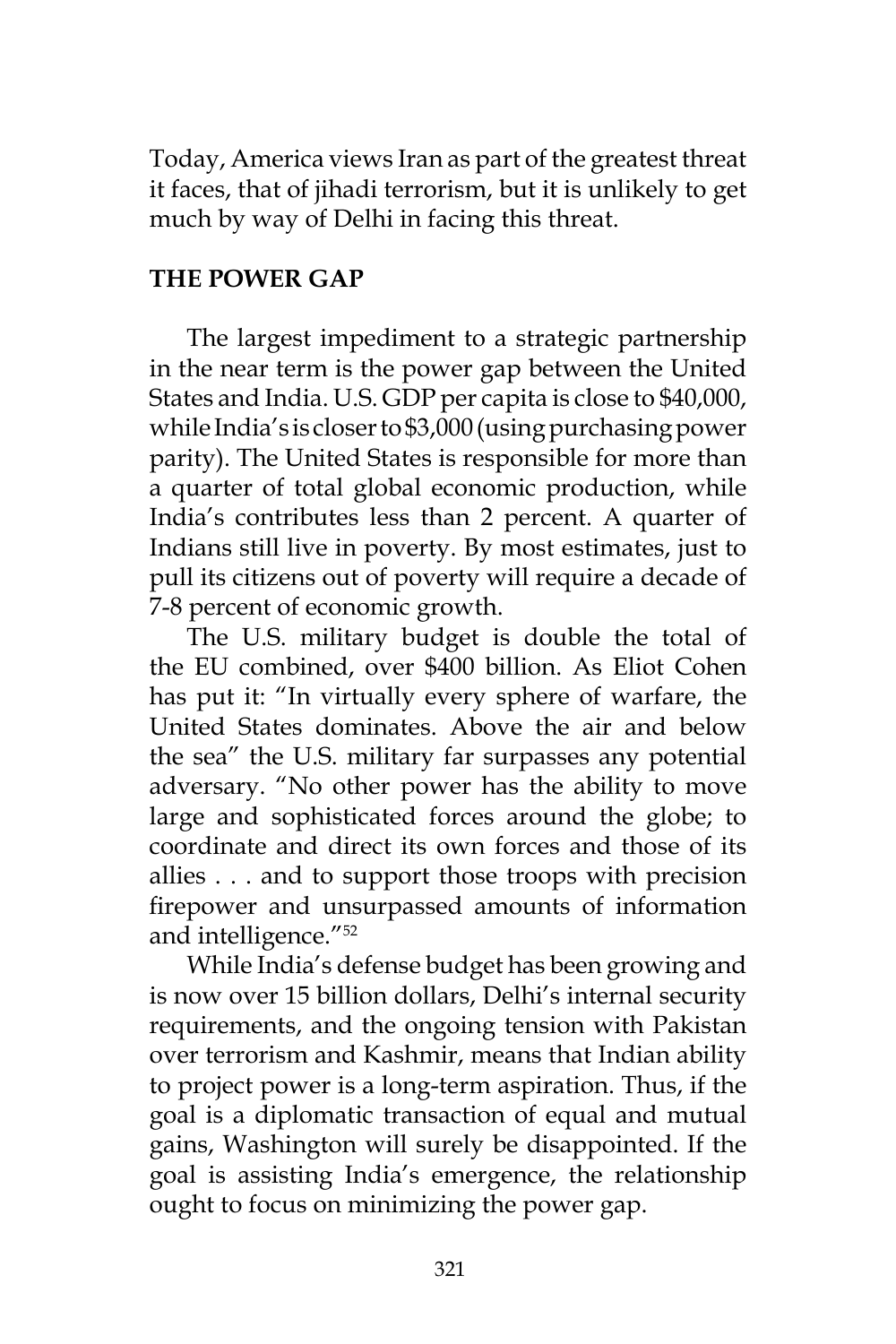In this context, the first order of business is economic development and reform for India. So far, Indian attempts to open its economy and take advantage of international capital and resources (like the Chinese have done) have been uneven. Nearly every expert group looking at India's economy calls for greater liberalization of the trade and investment regimes, investment in infrastructure, and rationalization of the regulatory climate. The U.S.-India Chief Executive Officer (CEO) Forum, convened by the two governments, stressed the need for a better foreign direct investment (FDI) climate in physical infrastructure, including power,roads, insurance, retail, and banking. 53

Restrictions on imports and investments, as well as problematic infrastructure,<sup>54</sup> have kept India's volume of trade relatively low. American business sees a big potential market in India, and positive demographic trends as well as an English speaking population are looked upon favorably. But unless Indian decisionmakers undertake massive economic reform, India's great power aspirations will not be met. Morgan Stanley estimates that India will have to spend \$100 billion a year on infrastructure by 2010 to achieve 8-9 percent annual economic growth.<sup>55</sup> This will be difficult for a government that is running fiscal deficits.

If Washington wants to advance its goal of helping India become a great power, it seriously should consider a bilateral FTA. The primary objective would be to provide a mechanism to force open the Indian economy through market mechanisms. As economic analysts of India have observed, such an agreement would serve as "an effective mechanism for locking in reform policies, mobilizing domestic political support for liberalization, and spurring additional trade liberalization . . ."56 And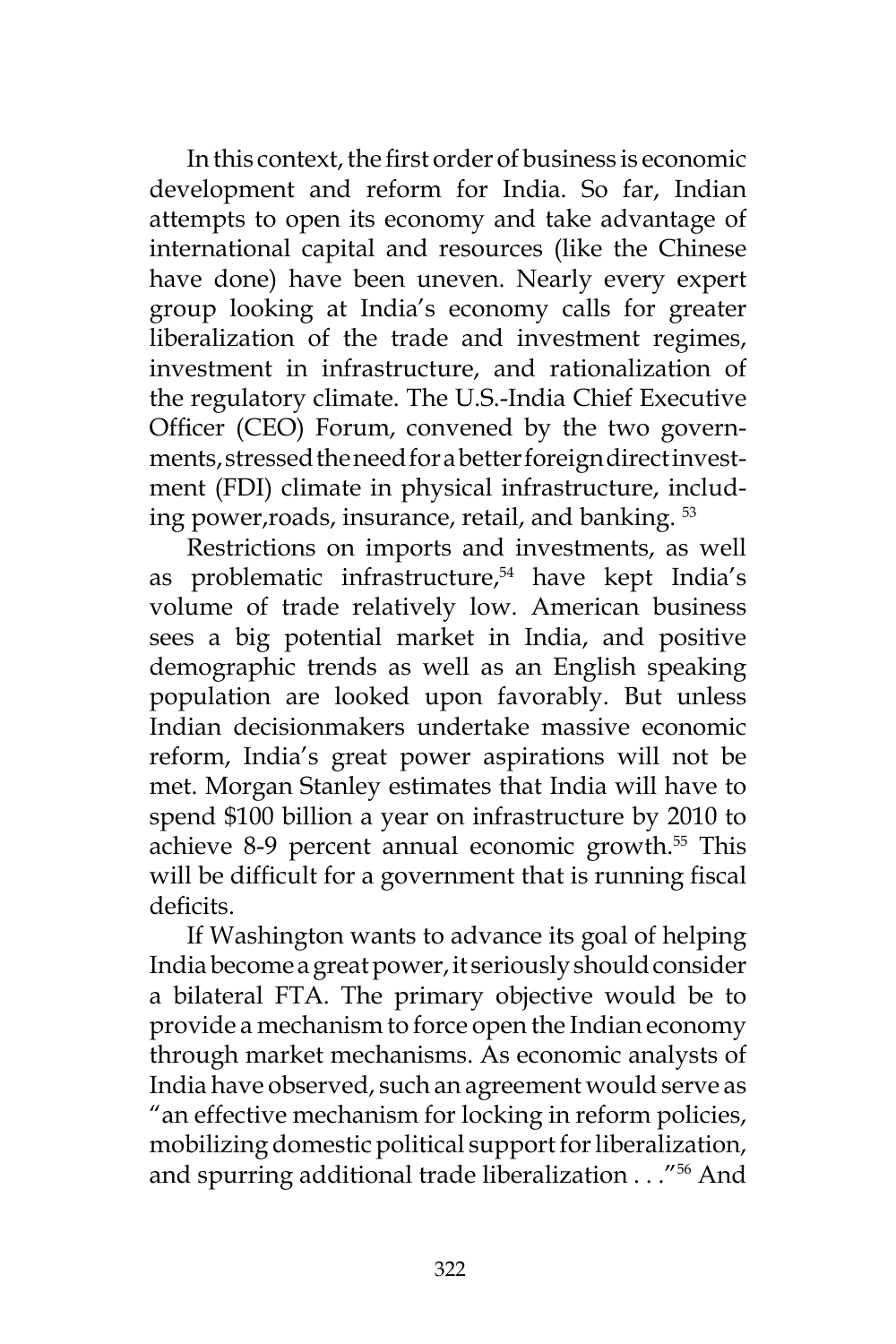Americans would develop vested commercial interests in India that would provide a connective tissue that is difficult to break. Skeptics will argue that an FTA would divert trade, and that the Indian economy is not ready for such an agreement. But Washington has concluded, or is in the process of concluding, FTAs with Morocco, Oman, and Singapore—according to political as well as economic criteria set forth by then U.S. Trade Representative Robert Zoellick. India meets much of the criteria.<sup>57</sup>

Attempting to bridge the power gap will be difficult, given India's culture of autonomy and independence and its reluctance to have interference with either. For the project to succeed, humility will be needed on both sides. Washington needs to be humble about how much advise and influence India is ready to accept. India needs to accept that its power right now is largely incipient, and that America is ready and willing to provide it with a boost.

### **CONCLUSION**

Ashley Tellis, one of the artichects of the new relationship with India, has said:

The question . . . ought not be "What will India do for us" . . . rather the real question ought to be, "Is a strong democratic (even perpetually independent) India in American national interest? If the answer to the question is "yes," then the real discussion about the evolution of the U.S.-Indian relationship ought to focus on how the United States can assist the growth of Indian power . . .<sup>58</sup>

Dr Tellis adds that the administration strategy of promoting India's rise is "directed first and foremost, towards constructing a geopolitical order in Asia that is conducive to peace and prosperity."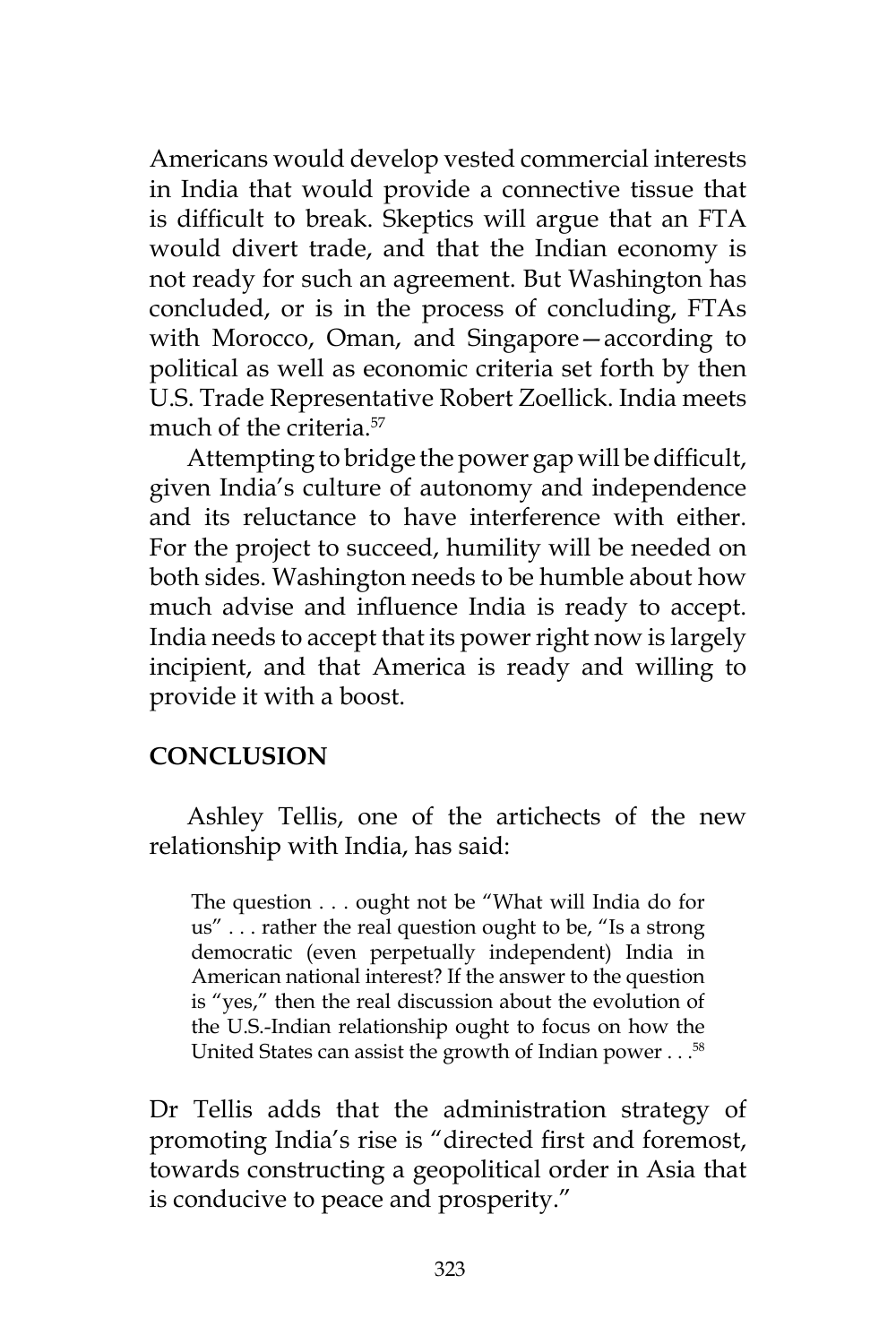George Perkovich has written, "If India can democratically lift all of its citizens to a decent quality of life without trampling on basic liberties and harming its neighbors, the Indian people will have accomplished perhaps the greatest success in human history."59

Both the Tellis and Perkovich goals are well worth pursuing. But Washington must enter this relationship without illusions. Now that the nuclear deal is complete, Washington needs to mitigate its risks so long as India continues its partnerships with Iran and Beijing.

The Shultz approach rather than the Kissinger and Brzezinski approach should guide the U.S.-Indian relationship. The two countries should focus on what is doable and most important. The first order of business is promoting economic reform in India. Delhi will not become a great power otherwise. Wise economic statecraft in both capitals can have a significant impact on India's future. Working towards an FTA would have the dual advantage of catalyzing liberalization in India and tying the two countries closer together in ways that advantage both. Military cooperation should continue, especially in the maritime arena.

But the United States should heed the lessons of its relations with China. Washington will live to regret it if the relationship is defined as a series of obstacles that it must clear to secure Indian cooperation. Technology transfer should be done if it is in Washington's interests, not as proof of Washington's commitment to the overall relationship. The Pentagon in return should work toward access agreements to protect its interests on the Eurasian landmass and with respect to China.

On the other hand, Washington must realize that India will not sever ties with Tehran anytime soon. India sees its interests as convergent with Iran on the issue of Sunni extremism in Central Asia, energy security, and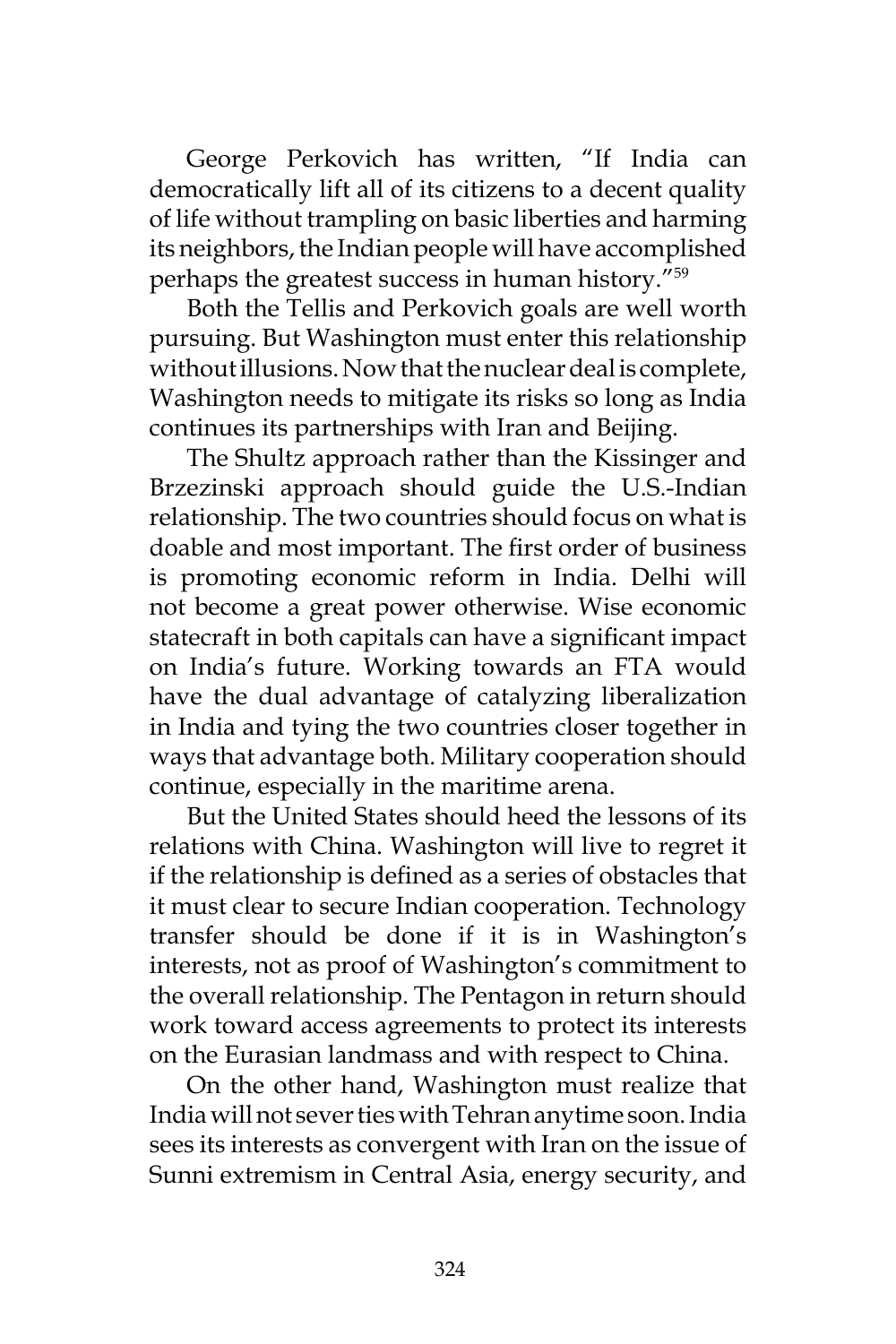Pakistan. With this is mind, Washington should avoid cooperation in space launch vehicles until India weans itself away from strategic cooperation with Iran.

Nor is there need to make too much of nuclear power as an answer to India's overwhelming need for energy. Delhi will still rely heavily on oil and gas to fuel its growth. Washington can help Delhi's energy security by adding it generously to existing development and production consortia, realizing that Delhi has come late to the game.

And Washington should not expect much in the way of combined democracy promotion; India's protection of the Burmese junta from international isolation is cause for skepticism. $60$  Washington will be disappointed if it expects too much help from Delhi on the "freedom agenda."

India will be a better strategic partner than China, but it will take Washington's largesse to achieve that goal. Washington is not interested in creating a satellite or client state; it genuinely is interested in having a prosperous, democratic, and powerful India as a partner. The road will be a bumpy one, and in overselling the partnership and giving too much on the nuclear deal, Washington has not started off well. But, with sustained and deft diplomacy and an economics first approach, the payoff will be worth the price.

### **ENDNOTES - CHAPTER 10**

1. See National Security Strategy of the United States, *www. whitehouse.gov/nsc/nss2006*, p. 42; and Department of Defense, "Quadrennial Defense Review," Washington, DC: U.S. Government Printing Office, 2006, p. 29.

2. Quoted in James Mann, *About Face: A History of America's Curious Relationship with China from Nixon to Clinton*, New York: Vintage Books, 2001, p. 14.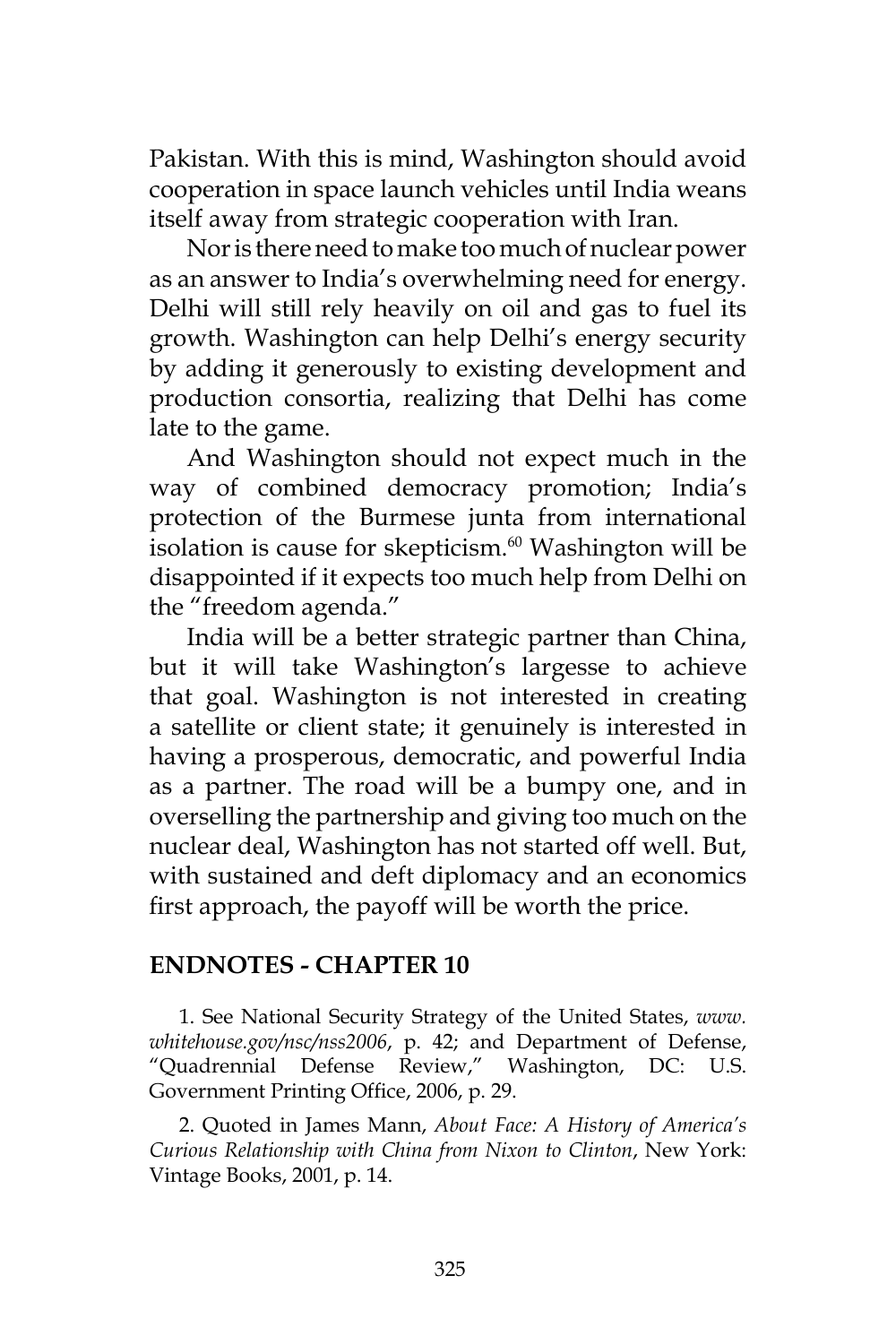3. The Soviets assumed that in any clash with the Chinese, the United States, in fact, would support them. See for example, Henry Kissinger, *The White House Years*, New York: Little, Brown and Co., 1979, pp. 172-173.

4. Mann, pp. 28-29.

5. John H. Holdridge, "Through China's Backdoor," in Holdridge, *et al*., eds., *War and Peace with China: First-Hand Experiences in the Foreign Service of the United States*, Lanham, MD: University Press of America, 1994, p. 124.

6. Mann, pp. 35-36.

7. For example, as the normalization talks stalled, Washington agreed to provide the Chinese with high-speed computers. See Willam Burr, "The Kissinger Transcripts," p. 375.

8. World Development Indicators Online Database, in constant 2000 U.S. dollars.

9. Mann, pp. 86-88.

10. *Ibid*., p. 100.

11. Edward N. Luttwak, "Against the China Card," *Commentary*, Vol. 66, No. 4, October 1978, p. 43.

12. Mann, p. 129.

13. Nancy Bernkorpf Tucker makes this argument in "China as A Factor in the Collapse of the Empire," *Political Science Quarterly*, Vol. 110, No. 4, Winter 1995/96, pp. 501-508.

14. As waves of democratization changed the character of international politics in East and Central Europe, and the Caucuses, even Brzezinski predicted the CCP's demise. See "Brzezinski Predicts End to Communist Rule in China," *Japan Economic Newswire*, May 29,1990.

15. Mann, pp. 112, 113, 285-287.

16. Richard D. Fisher, "The Impact of Foreign Weapons and Technology on the Modernization of the People's Liberation Army," Washington, DC: U.S.-China Economic and Security Review Commission, 2004, p. 18.

17. Mann, p. 113.

18. Department of Defense, "Quadrennial Defense Review," p. 29.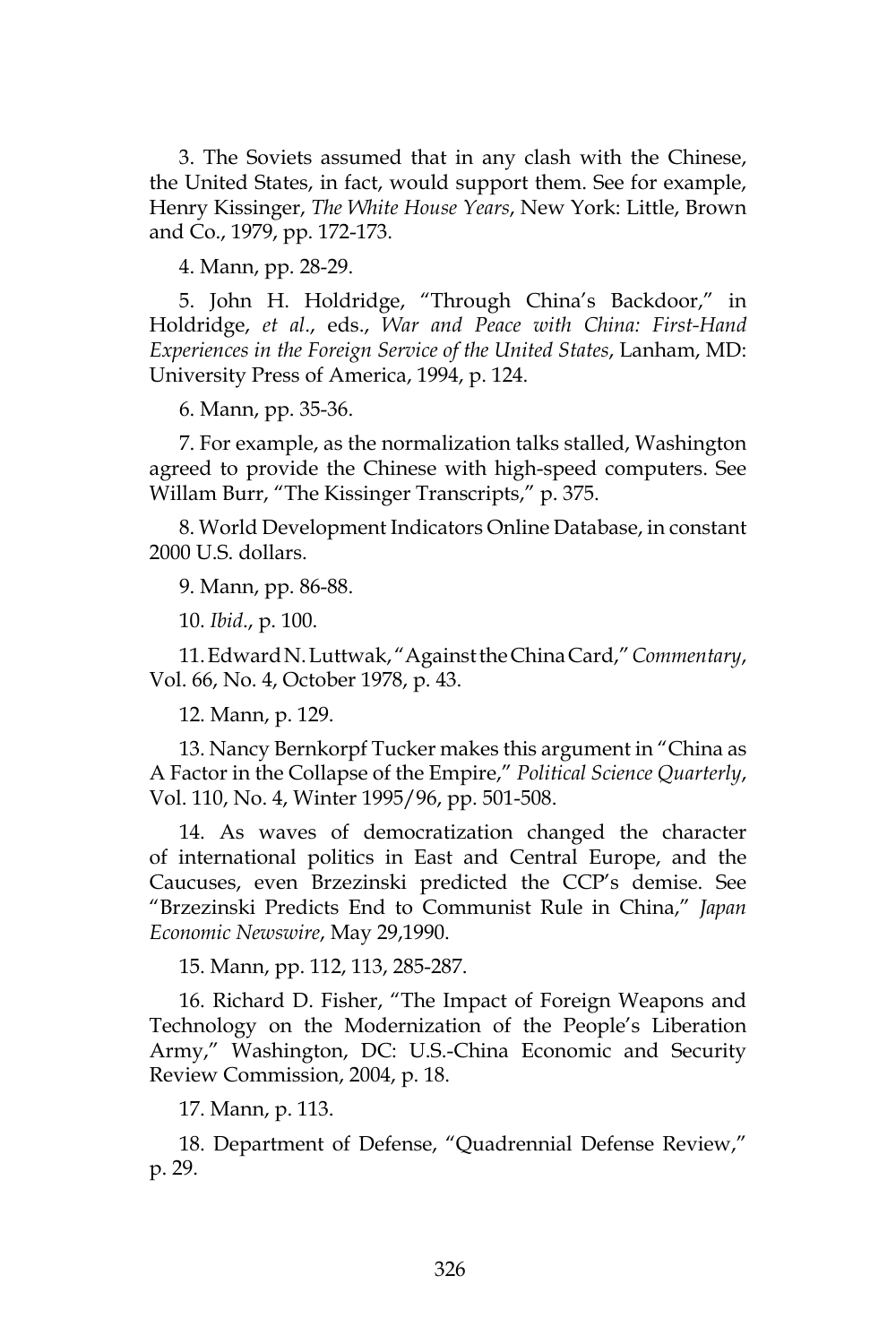19. See Henry Sokolski, "Backing the U.S.-India Nuclear Deal and Nonproliferation: What's Required," Testimony to the Senate Foreign Relations Committee, July 18, 2005.

20. Robert D. Blackwill, "The India Imperative," *National Interest*, Summer 2005.

21. "Joint Statement between President George W. Bush and Prime Minister Manmohan Singh," July 28, 2005. Available from *www.whitehouse.gov/news/releases/2005/07/20050718-6.html*; accessed August 28, 2006.

22. Robert Zelikow, remarks delivered at American Enterprise Institute Conference, "The U.S. Indian Strategic Partnership: The Nuclear Deal and Beyond." Transcript available at *www.aei.org/ events/filter.all,eventID.1331/transcript.asp*; accessed August 28, 2006.

23. "Joint Statement between President George W. Bush and Prime Minister Manmohan Singh," July 28, 2005. Available from *www.whitehouse.gov/news/releases/2005/07/20050718-6.html*; accessed August 28, 2006.

24. Ashton Carter, "The India Deal: Looking at the Big Picture," testimony delivered before the U.S. Senate Committee on Foreign Relations, November 2, 2005. Available from *www.senate.gov/ ~foreign/testimony/2005/CarterTestimony051102.pdf#search=%22A shton%20Carter%20India%20Testimony%22*; accessed August 28, 2006.

25. K. P Nayar, "No Choice Delhi votes with U.S.," *The Telegraph*, September 25, 2005.

26. See K. Alan Kronstadt and Kenneth Katzman, "India-Iran Relations and U.S. Interests," Washington, DC: Congressional Research Service, 2006.

27. Parag Khanna and Raja Mohan, "Getting India Right," *Policy Review*, Vol. 135, March/April, 2006.

28. Christopher J. Pehrson, *String of Pearls: Meeting the Challenge of China's Rising Power Across the Asian Littoral*, Carlisle Barracks, PA: Strategic Studies Institute, U.S. Army War College, July 2006.

29. See the testimony of Bud Cole and Richard Fisher before the U.S.-China Economic and Security Review Commission, March 16-17, 2006. Available from *www.uscc.gov/hearings/2006hearings/ transcripts/march16\_17/March\_16-17\_FINAL.pdf#search=%22Bud% 20Cole%20USCC%22*; accessed August 28, 2006.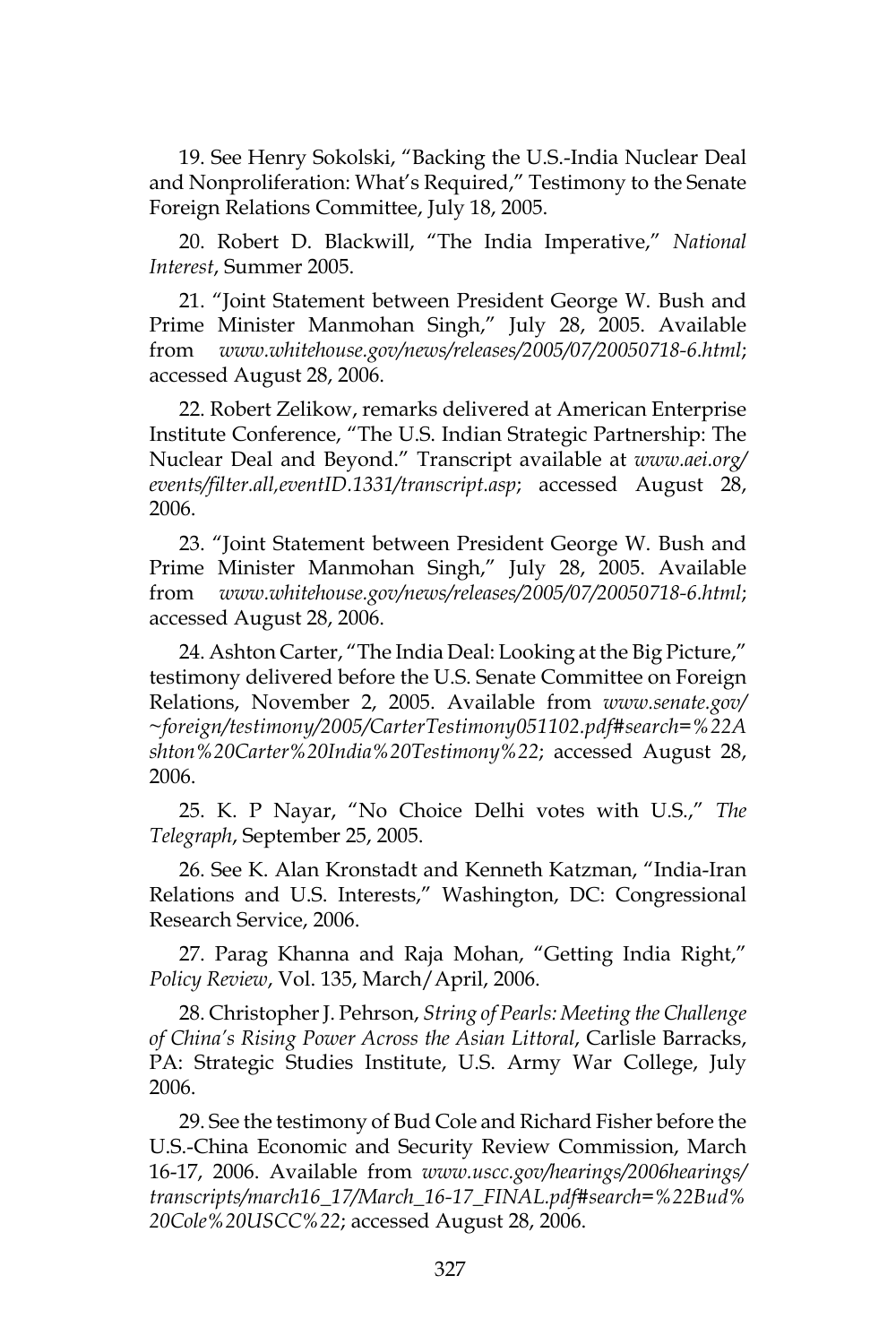30. John Lancaster, "India, China Hoping to 'Reshape the World' Together," *The Washington Post*, April 12, 2005.

31. "India, China to Register Trade of 20 Bn US Dollars by 2007," *Xinhua*, March 16, 2006.

32. Lancaster, 2005.

33. Jen Kusshal, "Growing Sino-Indian Military Ties," *UPI*, June 6 2006.

34. See Ashley Tellis, "The Evolution of U.S.-Indian Ties; Missile Defense in an Emerging Strategic Relationship," *International Security*, Vol. 30, No. 4, Spring 2006.

35. Martin Walker, "India's Path to Greatness," *Wilson Quarterly*, Summer 2006, p. 22.

36. See "New Framework for the U.S.-India Defense Relationship" June 28, 2005.

37. *Ibid*.

38. William D. Anderson and Kenneth Cushing, "Security Cooperation with the Pacific," *DISAM Journal*, Vol. 28, No. 1, Fall 2005, p. 34.

39. "Indian Defense Ministry Asks Officials To Space Out Contacts with the Pentagon," BBC Monitoring Services, July 29, 2006.

40. "Raytheon Offers Sophisticated Radar to India," *The Press Trust of India*, July 30 2006.

41. "Asia-Pacific Nations Pledge Joint Action on Malacca Strait Protection," *Lloyd's List*, June 6, 2006.

42. John Gill, "South Asia," *Strategic Asia 2005-2006: Military Modernization in an Age of Uncertainty*, Seattle: National Bureau of Asian Research, 2005, p. 249.

43. *Ibid*., p. 250.

44. See Manmohan Singh speech before the Rajya Sabha, August 1, 2006. Available from *in.rediff.com/news/2006/aug/18ndealtext.htm*; accessed August 28, 2006.

45. Anthony Cordesman, *Iran's Developing Military Capabilities*, Washington DC: Center for Strategic and International Studies (CSIS), 2004.

46. K. Alan Kronstadt and Kenneth Katzman, "India-Iran Relations and U.S. Interests," Washington, DC: Congressional Research Service, 2006, p. 4.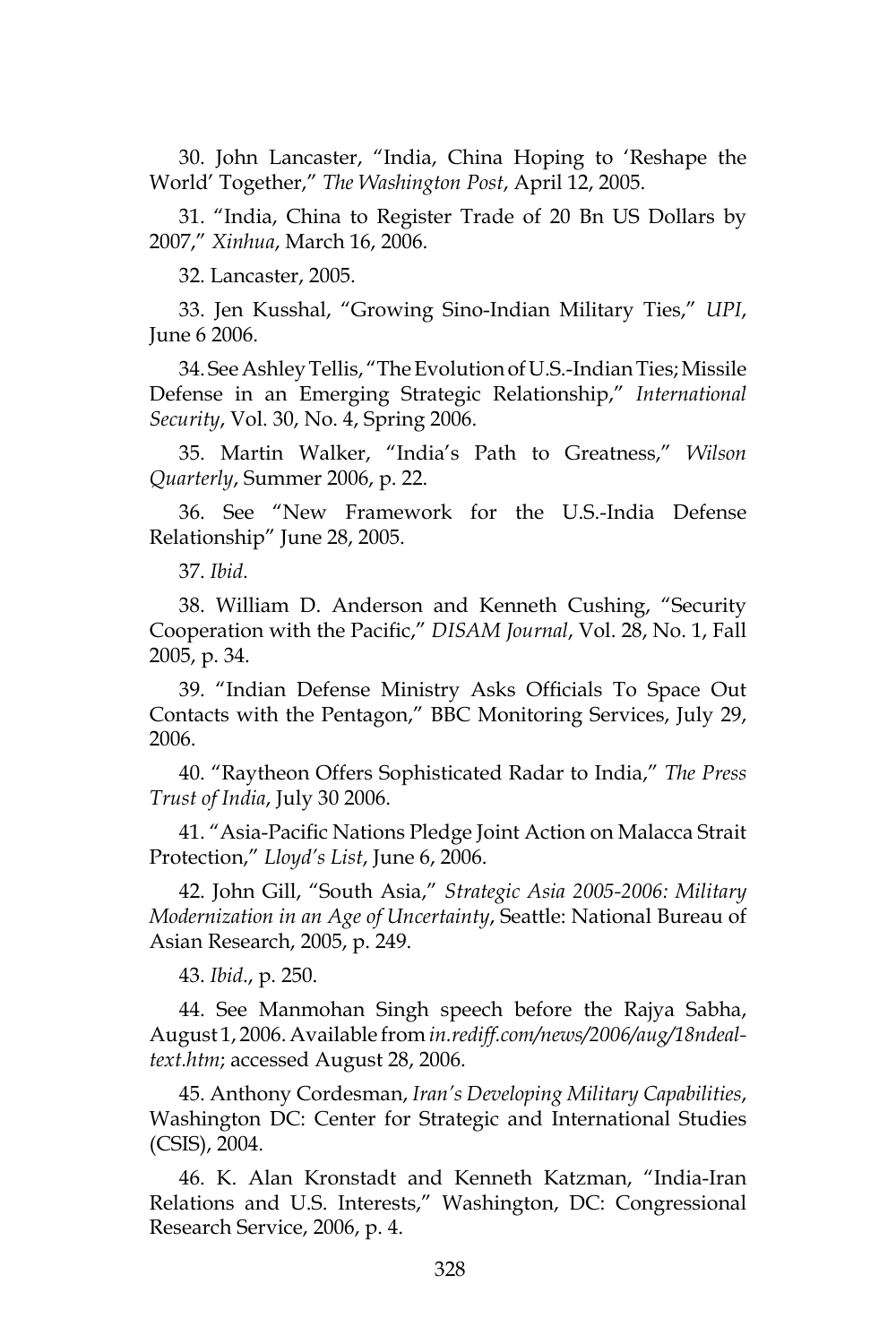47. *Ibid*., pp. 5-6.

48. C. Christine Fair, "Indo-Iranian Relations: Prospects for Bilateral Cooperation Post-9-11," in Robert Hathaway, ed., *The "Strategic Partnership" Between India and Iran*, Washington, DC: Woodrow Wilson International Center for Scholars, Asia Program Report, No. 120, April 2004, p. 13.

49. "US Sanctions two India firms for Transfers to Iran," *Reuters*, July 27, 2006.

50. Fair, 12.

51. See "India and Iran have Co-operation in Space Research," *Times of India*, February 1, 2003; and "U.S. House Passes Bill Targeting Russia, China, and India That Help Arm Iran," *Bloomberg News,* March 2 2000.

52. Eliot Cohen, "History and the Hyper Power," *Foreign Affairs*, July-August 2004.

53. See "U.S.-India Strategic Economic Partnership," Report of the U.S. India CEO Forum, March 2006. According to CRS, FDI flows to China in 2003 alone were 54 percent higher than the cumulative total of FDI stock in India through 2003. See "India-U.S. Economic Relations," CRS Report to Congress, Wayne Morrison and Alan Kronstdat, February 10, 2005, p. 3.

54. The economist reports for example that peak electricity falls 11 percent short of supply. See "Building Blocks," *The Economist*, June 3 2006.

55. *Ibid*.

56. Robert Lawrence and Rajesh Chada, "Should a U.S.-India FTA be part of India's Trade Strategy?" *India Policy Forum 2004*, Sunman Berry, Barry Bosworth, and Arvind Panagariya, eds., Washington, DC: Brookings and National Council for Applied Economic Research, 2005. Lawrence and Chada make a persuasive case that reformers in India would be given an assist if an FTA were to be negotiated.

57. See [Nicholas R. Lardy](http://www.iie.com/publications/author_bio.cfm?author_id=24) and [Daniel H. Rosen,](http://www.iie.com/publications/author_bio.cfm?author_id=18) *Prospects for a US-Taiwan Free Trade Agreement*, Washington, DC: Institute for International Economics, December 2004.

58. Ashley Tellis, "The U.S.-India 'Global Partnership': How significant for American Interests?" Testimony before the House Committee on International Relations, November 16, 2005.